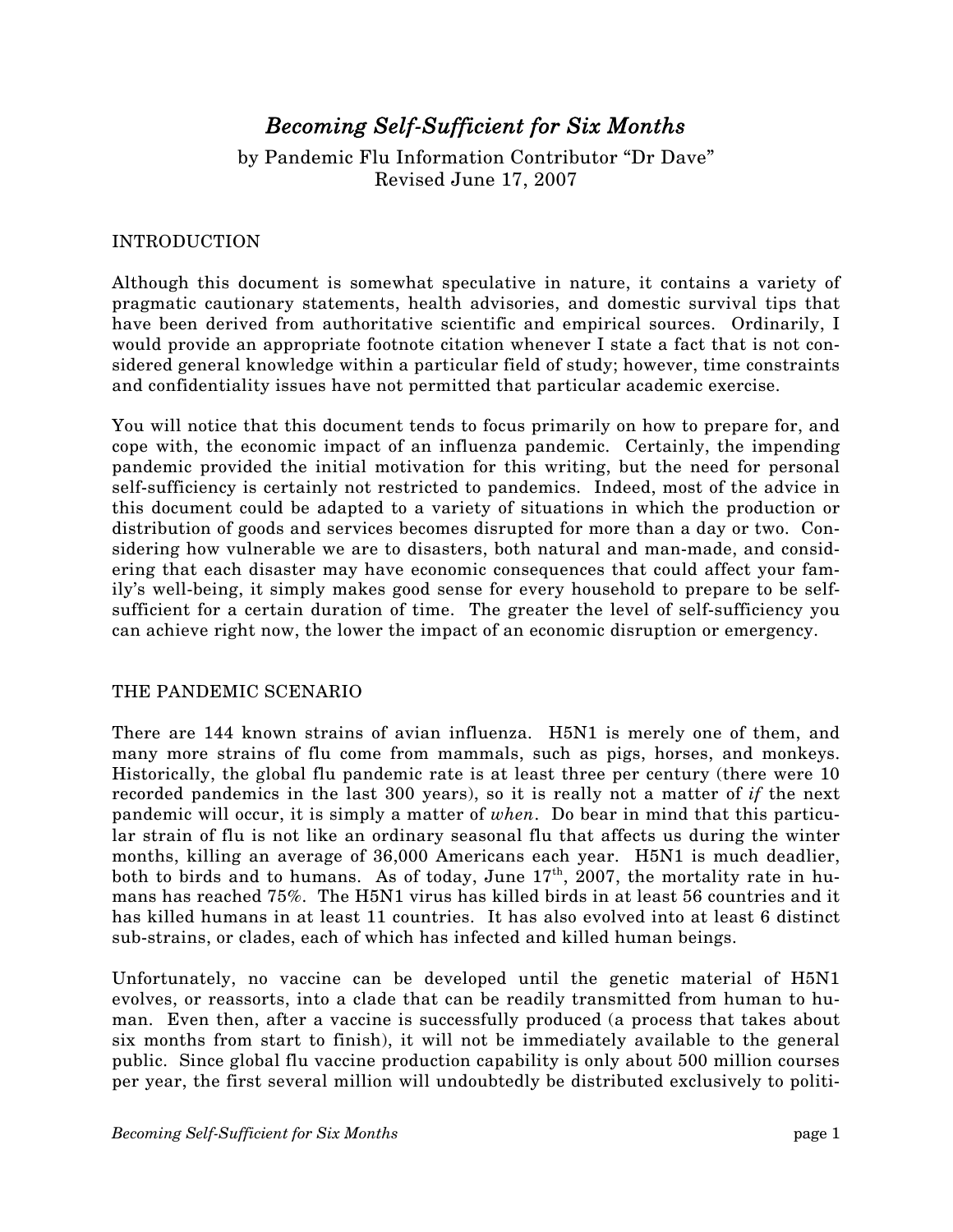cal leaders, military personnel, and civilians who hold mission-critical jobs in such fields as medicine, law enforcement, and public utilities. Therefore, you might not be able to vaccinate your family until after the pandemic has passed. To complicate matters, *Tamiflu*, the drug that is given to patients with severe flu, is difficult to obtain and is not effective unless it is administered within 48 hours of the onset of symptoms. So, get your *Tamiflu* A.S.A.P. After the pandemic starts it will be too late.

When H5N1 does eventually evolve into a clade that is easily transmitted from person to person, it is expected to lose some of its lethality, but it could still be far deadlier than any flu the world has ever experienced. Many epidemiologists estimate that 50% of the global population will become sick with the flu and that 10% of the flu patients will die. This would result in 300 million deaths worldwide. In the United States alone, that would be approximately 15 million deaths. Even if only 33% of Americans become ill and only 1% die, that would still be a loss of 1 million people. Although nobody can predict when the H5N1 virus will finally give rise to a severe pandemic, the World Health Organization believes that it is just a matter of time. This is because migrating birds continue to spread the virus to domesticated birds, and because there are millions of people all around the world (including the U.S.A.) who live in close proximity to domesticated birds. These factors create a recipe for disaster, since it gives the virus numerous opportunities to perform the genetic reassortments necessarily for effective human to human transmission.

In addition to the risk from infected birds, there is a growing concern over H5N1's potential to infect a variety of mammals–not just humans. There are confirmed cases of dogs and cats, both feral and domesticated, that have died of H5N1. The reports about cats is especially disturbing because cats have never had flu before. So, if it is true that the virus is capable of spreading to a variety of mammals, this could indicate that the much-feared genetic reassortments are taking place and that human to human transmission is now inevitable. You should also bear in mind that thousands of people have died from "flu-like" illnesses, but were never tested for H5N1, and there are cases that were confirmed *post mortem*, but did not test positive initially; therefore, it is impossible to know just how far this flu has already spread.

The infection and death rates from the 1918 "Spanish Flu" suggest that over the course of a severe pandemic lasting several months, at least 33% of the global population will eventually become ill with the flu. Therefore, we could expect that H5N1 will make one-third of the world's labor force too sick to work for at least two weeks per person. In addition to the hours lost to employee illness, the global labor force could certainly suffer from an indefinite period of voluntary absenteeism, as healthy people begin to practice "social distancing" in an attempt to avoid contact with those who may be infected. There could also be a substantial number of otherwise healthy workers who must remain at home for weeks or months to care for sick family members; and, if schools and day-care centers are obliged to close their doors, a lot of working parents would have no choice but to remain at home with their children indefinitely.

Beyond these temporary labor problems, substantial as they may be, it is likely that at least 100 million workers around the world will die from the next flu pandemic, including thousands of people who hold jobs that affect your family's lifestyle. The net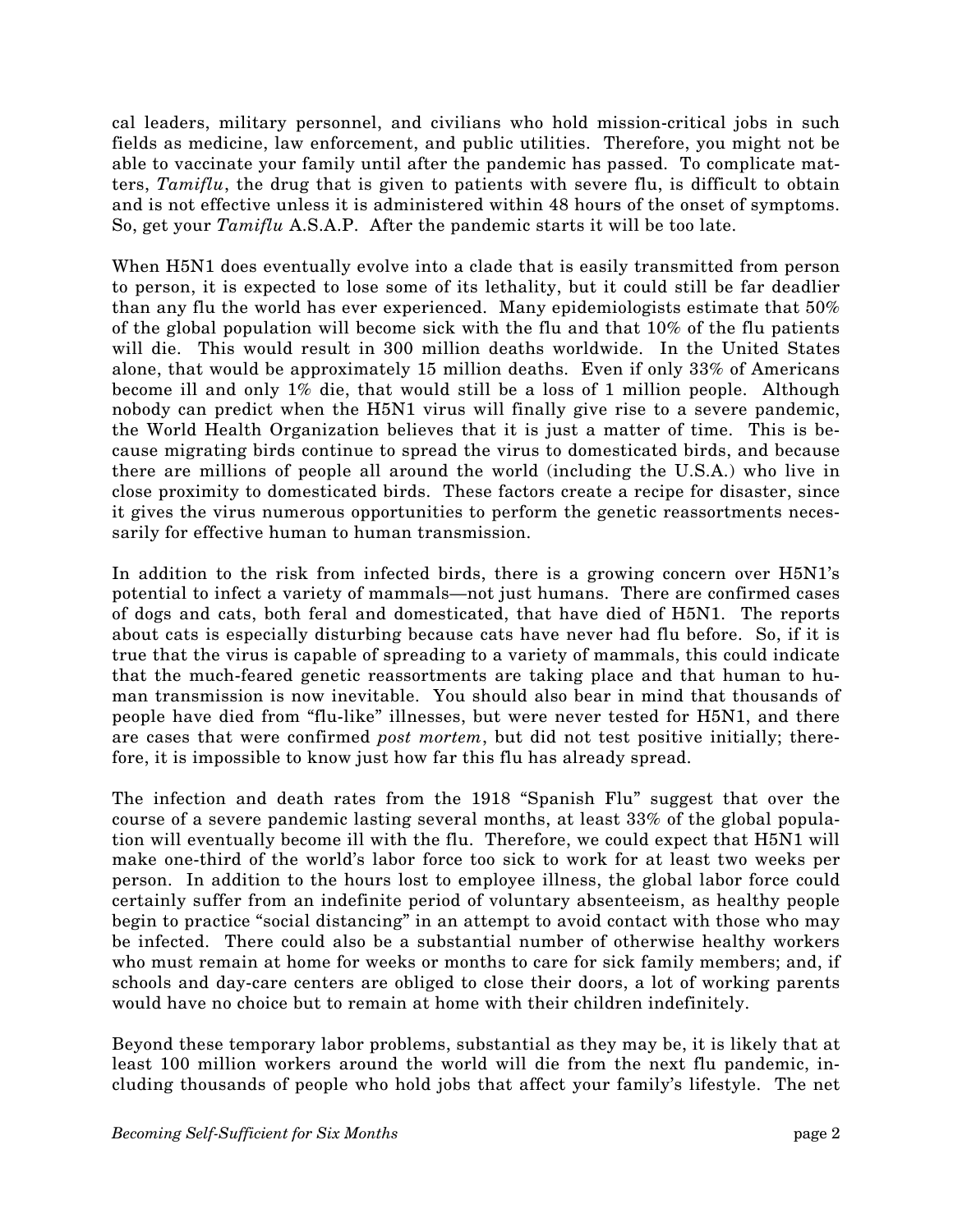result of this labor force reduction will certainly be felt in long-term disruptions in the production and distribution of such basics as food, medicine, utilities, and public services. Therefore, when any such disruptions do occur, you will certainly want your family to be prepared with the resources and knowledge for coping as comfortably as possible for as long as necessary. How long is really necessary? If we are really lucky, it could be only a few weeks, but it will probably be several months.

Although in a typical flu patient the very worst symptoms may come and go within a matter of a few days, it could take many weeks for the flu to make its way through an entire community–and that is just for the first wave. Flu pandemics typically occur in two or three global waves, stretched out over a year or more. Consequently, people who did not become sick from the first wave would still be at risk of getting the flu during any subsequent waves. It is important to note that a pandemic wave does not have a clearly defined beginning or end. A wave is merely a period of time during which a whole lot of people become sick more or less simultaneously. Between waves, however, many people will still be recovering and more people will become sick. Unfortunately, it is the human interaction between the waves that is largely responsible for generating subsequent waves. You see, as flu cases diminish, people will let down their guard and begin to return to their old routines, even though the flu is still present in their communities. This unguarded behavior is what tends to cause the next wave. In addition, the virus may continue to mutate, possibly acquiring the ability to reinfect and kill people who had previously survived it.

Since there will be no time period during the pandemic in which it will be completely safe to expose yourself to others, the only sure-fire way to prevent infection will be to isolate your family in your home and wait it out; and, since each wave could easily last two or three months in any given community, with a month-long recovery period after each wave, you might feel compelled to isolate your family for one full year. While you may not find it absolutely necessary to completely withdraw from society for such a long time, you may have to cope with several months of economic disruptions during the pandemic and several more months of disruption afterward. Even conservative pandemic predictions assume that most communities will experience limited availability of commodities and services for at least a couple of weeks. Mainstream predictions, however, assume that there will be varying degrees of nation-wide economic disruption lasting several months which will only become worse as time goes by. These disruptions will be followed by a lingering global recession lasting over a year.

Although it is improbable that any town in the United States would have to cope with a total and simultaneous collapse in the distribution of food, medicine, utilities, and public services for more than a few weeks at a time, it is highly likely that every community will have to adjust to sporadic and repeated disruptions over a period of several months. Some disruptions may be intermittent, but some may linger for quite a while. However, since you can not know in advance which goods or services will be unavailable in your town, or for how long you might have to get by without them, it would be prudent to prepare for complete and total independence and self-sufficiency within your own home for the minimum duration of a global pandemic, which is estimated to be at least six months. That level of preparation would reduce the impact of the disruptions and would provide a great measure of comfort for your entire family.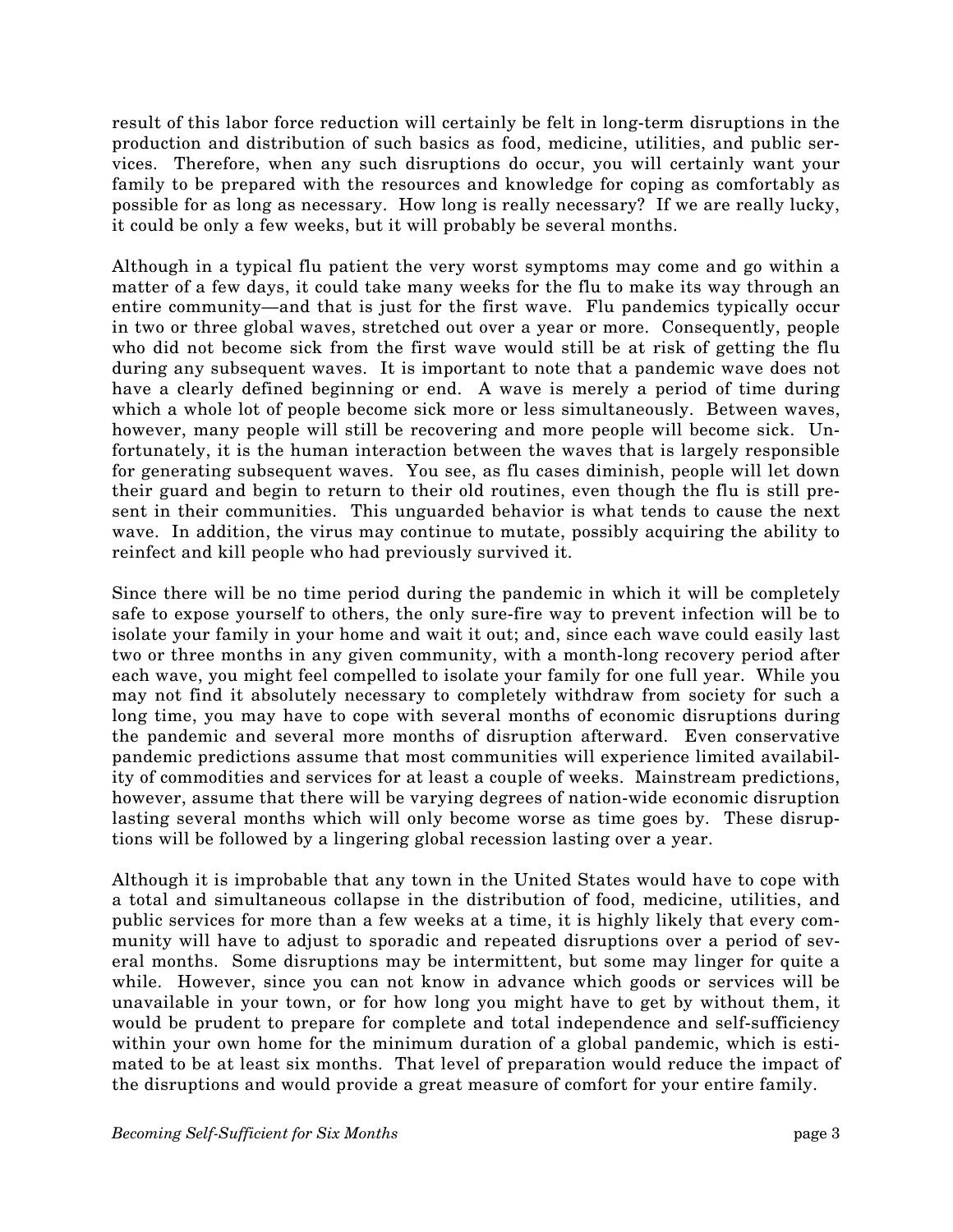#### FOOD FOR SIX MONTHS

Now, before you challenge the need to methodically amass a six month supply of food, ask yourself just how long you think you can survive on the food you have right now. Then ask yourself which food items in your kitchen you can easily do without and which items you would really like to have on a regular basis. For example, if you could not purchase milk or bread for a week or two, how would that affect your family? What if you could not purchase milk or bread for several weeks? What if the prospect of going to a grocery store was too risky to even consider? Food shortages should be anticipated, but even if there were plenty of groceries on the store shelves, during a pandemic you would want to avoid close contact with others, so going to a grocery store might pose an unacceptable health risk, both to you and the folks back home.

Consider this: you could physically distance yourself from others and dress appropriately, wearing an N100 respirator and nitrile gloves while shopping, yet the possibility exists that you will unknowingly bring the flu virus home from the market. It could be on your groceries. This is because the items in your grocery bags were handled by humans, and in a severe pandemic at least 33% of those humans will eventually get the flu. By the way, an infected person can spread the flu a day or two before symptoms appear, so how would you know if sick shopper or a soon-to-be-sick retail clerk coughed or sneezed on one your grocery items before you arrived? Simply put, you can not know, and since the influenza virus can easily survive on the exterior of a package for 48 hours or more, you would be compelled to sanitize or quarantine everything you bought before bringing it into your home. Clearly, at some point in time shopping will be an activity to avoid until long after the pandemic has passed, so you need to get busy right now and begin stocking up. Here is a practical way of going about it:

- Set a caloric goal for your household that is based upon the basal metabolic rate and anticipated energy expenditure of each person. For example, an active family of four, with a combined weight of 570 pounds, will need 1,460,000 calories for six months. This caloric goal assumes that each person will burn 14 calories per day per pound of body weight. However, to merely maintain any given weight, a sedentary person will only need about 11 calories per day per pound of body weight. So, a sedentary family of four that has a combined weight of 570 pounds will only require 1,144,000 calories for a six month period of time. Just for reference, both the United Nations and the World Health Organization have based their emergency food rations on a 2,100 calorie per day diet, but this assumes physical labor.
- ♦ Develop and maintain a food storage shopping list or inventory sheet that will help you focus on buying products that contribute to your nutritional goals.
- Be sure that you can provide each person with 25 to 30 grams of fiber and 50 to 70 grams of protein per day. Try not to worry too much about fats and carbohydrates. If you are careful about the calories you consume, they will all get burned up anyway. Instead, try to stock up on foods you will actually eat.
- ♦ Establish a deadline for purchasing your emergency food and stick with it by buying at least an extra week's worth of groceries every time you shop.
- ♦ Stock up heavily on foods that are part of your normal diet, but which require no refrigeration and are easy to prepare without the aid of modern appliances.
- ♦ Check the expiration date of each item before you put it into your shopping cart, so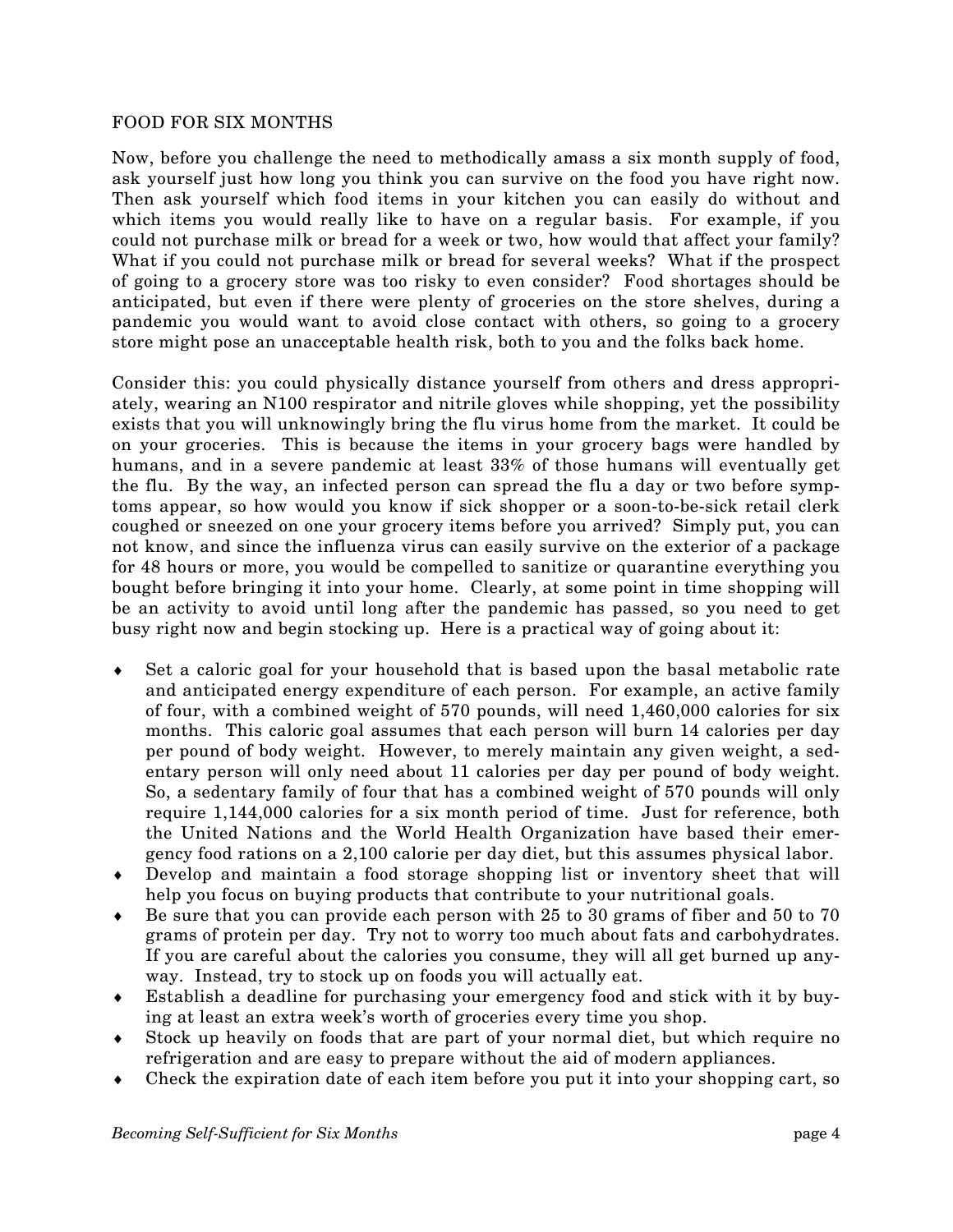you do not buy food that will be out of code in less than 7 or 8 months.

- ♦ For canned goods, select sizes that your family will eat in one meal. In the event of a power failure during mild weather, you will not be able to preserve leftovers.
- ♦ For maximum shelf life, store your food in a cool, dark place and rotate your stock.
- ♦ Protect your food from insects and rodents.
- When you are no longer able to shop normally, consume the perishable items in your refrigerator first, followed by the items in your freezer. Only when these two sources are depleted should you consume your emergency food.

As you begin to purchase food for your six month emergency supply, you need to be aware of how much it costs to buy 8,000 calories of food (one day of meals for an active family of four). If you are not conscientiously acquiring high calorie foods, you may be surprised at just how expensive it can be to stock up. On the other hand, it can be really cheap. For example, at Sam's Club, you can purchase a 9 pound box of Quaker brand oatmeal for about \$6.88. Each box contains 100 servings and each serving provides 150 calories. That works out to about  $7¢$  per 150 calorie serving. By contrast, a 15 ounce can of green beans contains only 70 calories. So, if you can still purchase green beans for  $50¢$  per can, it will cost you \$1.07 for 150 calories' worth. Therefore, to purchase 8,000 calories' worth of these two products, the oatmeal will cost less than \$4, but the green beans will cost over \$57. Of course, nobody wants to live entirely on oatmeal or green beans, but if the budget for your emergency food supply is limited, you will need information on the cost per day of your food choices.

You might be interested to know that there are quite a few food items that can supply a family with 8,000 calories for a very low cost. When purchased in large quantities, white rice, pasta, lentils, sugar, peanut butter, whole wheat flour, ramen, popcorn, and tortilla chips can each supply 8,000 calories for less than \$3. In the range of \$3 to \$4 for 8,000 calories, you can also buy corn meal, brownie mix, canola oil, split peas, brown sugar, peanuts, and oatmeal. When viewed from this perspective, a family of four could easily acquire a one month supply of fairly basic emergency food for under \$100, so six months should not be out of reach. Now, if your emergency supply budget can go as high as \$10 per day for a family of four, you can also include such desirable foods as Bisquick, saltine crackers, graham crackers, walnuts, red beans, chocolate, Doritos, muffin mixes, pancake mix, strawberry jam, pinto beans, vanilla wafers, Oreos, mayonnaise, honey, Nestle's Quik, and powdered milk. These daily costs are based upon actual purchase prices from Sam's Club, Wal-Mart, Dominick's, Jewel, and Walgreen's in northern Illinois during the summer of 2006.

Although a carefully stocked refrigerator can easily store 100,000 calories' worth of food, you should probably not include any refrigerated items as part of your emergency food supply. Unless you can quickly replace the items you consume, your stocking levels will always be unreliable, varying from day to day. Instead, you should merely consider your cold storage foods as "bonus" items. On the other hand, you may wish to start thinking about how you can maintain a certain stocking level of high-value foods that can remain frozen for several months, like butter, meat, and nuts. Of course, without a reliable generator and a good supply of fuel, your cold storage foods are at risk of spoiling during a prolonged power failure, but the longer you can get by on the food in your refrigerator and freezer, the longer your emergency food supply will last.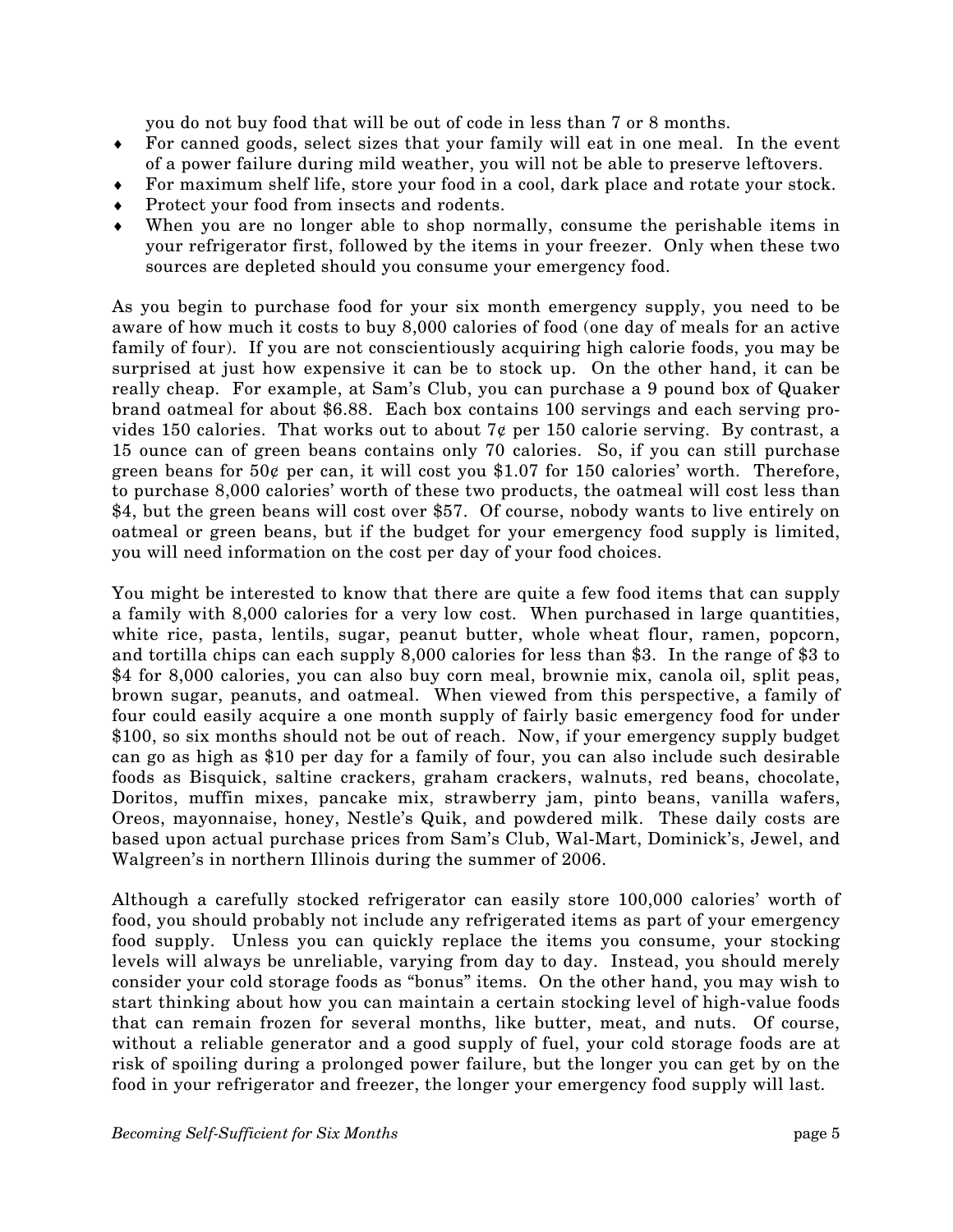#### HOUSEHOLD SUPPLIES FOR SIX MONTHS

Imagine for a moment that 33% of the truck drivers and sales clerks in your town are too sick to work. You will begin to see fewer deliveries of commodities and very long lines at the check-out counters. Eventually, a mob scene will unfold at any store that has merchandise to sell. In a severe pandemic, that is what most people could face for an indefinite period of time. Now, are there any non-grocery items that your family relies upon every day or every week or every month that they can not do without? Toilet paper and toothpaste should come to mind, as should vitamins, medications, and feminine hygiene products. In fact, the list of commodities that you will want to have is probably quite extensive; but, just like the problem with groceries, the problem with household supplies is going to be the unpredictable impact of the pandemic on product availability. Even if you are willing to go shopping, and even if you are willing to sanitize or quarantine the products that you buy, you really do not know how the pandemic will affect the production or distribution of the things you need.

Since you can not know in advance which commodities will be in short supply, or for how long they may missing from the stores after the pandemic has passed, stock up on as many commodities as possible as soon as possible. Fortunately, most of these items are not perishable, and many are compact, so you may wish to consider obtaining a one-year supply of every household commodity that your family will want to have, both during and after a pandemic. These suggestions should help to get you started:

- ♦ Take an inventory of the non-grocery commodity items in your kitchen, bathroom, laundry room, and garage. Determine how much of each item your family needs per month or per year. Based upon the estimated consumption rates, establish a stocking level of your essential and desirable household supplies. Be sure it is adequate to see your family through several months of economic disruption.
- ♦ Acquire both over-the-counter and prescription medications for as many common medical conditions as possible, even if you are perfectly healthy right now.
- ♦ Acquire personal protection equipment, such as respirators, nitrile gloves, sanitation supplies, and any items that will help you care for someone with the flu.
- ♦ Assume that you will not leave your home to go shopping for several months.
- ♦ Even if you choose to shop, assume that a pandemic will make everything scarce.
- Hospitals are not prepared to care for the vast numbers of people who will become sick, so you must accept the fact that it will be completely up to you to provide medical care in your home for every family member who becomes sick.
- ♦ Assume that you will not have access to a medical care facility for several months.
- ♦ Assume that everyone in your household will become very sick with the flu.
- ♦ If you have family members that are in the 18 to 40 year-old range, you really need to learn about the so-called "cytokine storm".

[A cytokine storm is an especially lethal medical phenomenon. In brief, if the immune system of a healthy, young adult over-reacts to a strong flu virus and sends too many cytokine cells into the lungs, it will lead to rapid inflammation of the lungs and death by suffocation. The cytokine storm was the leading cause of death during the 1918 Spanish Flu pandemic and is presently the leading cause of death for victims of the H5N1 virus. On page 21 of this document you will find a link for further reading.]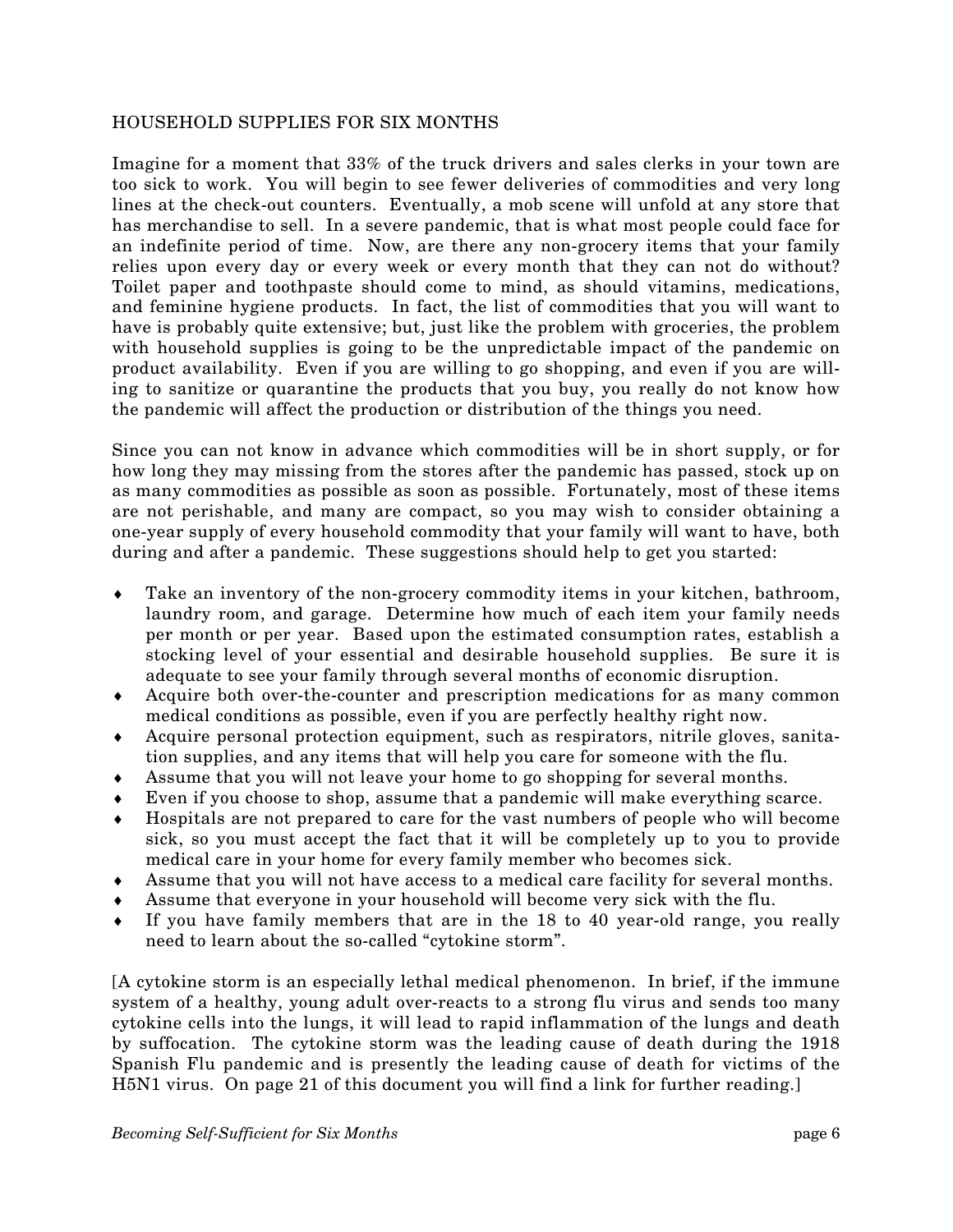#### DISRUPTION OF UTILITIES AND PUBLIC SERVICES

What would you do if you had plenty of food and household supplies but, after a couple of months of coping with a pandemic, your town lost its electric service? Could you power your sump pump and keep your basement dry? Could you power your furnace and heat your home? Could you cook? Now, imagine that shortly after the electricity goes out, your community is unable to pump clean water to your home. Since any given utility is often dependent upon the services of one or more other utilities, if your town lost electricity it would eventually lose its public water supply, too. This is because municipal water filtration systems and distribution pumps need electricity, and their back-up generators will eventually run out of fuel. So, if your town lost both electricity and water, how would they process raw sewage? Even if your home had an alternate source of water, such as a well or a stream, would you still be able to use your toilets if the local sanitary district could not accept your sewage? And what about garbage pick-up or natural gas? At what point would these services stop?

Over a period of time, disruptions in supply chains and staffing could make it impossible for utility companies and public services to operate normally. Of course, your community may be fortunate enough to experience only sporadic disruptions; however, it may very well have to endure a complete shutdown of one or more utilities or services for an extended period of time. If you are not prepared for the possibility of disruptions, you could be faced with serious challenges to your present lifestyle. However, rather than speculate about which utilities and services might fail in your community, or in which order they might be disrupted, you should simply anticipate that at some point in time you will lose each and every one of them. Although it may seem unimaginable right now, this sort of inconvenience and hardship may be your future. So, unless you are prepared to be completely self-sufficiency for water, heat, light, sanitation, and personal safety–all at the same time for at least a month or two–your home could become quite unlivable.

Apart from the pressing need to keep your family warm, clean, and well-fed, you should also think about how to keep them safe. You need to understand that there will be many millions of unprepared people in thousands of cities and towns all over the country who will suffer from absolute despair at the prospect of starving or freezing to death. Predictably, their despair will eventually give rise to localized store looting. Before long, the looters will undoubtedly seek out affluent neighborhoods, as some of these people see no alternative but to break into homes in search of food and shelter. If this scenario seems a bit far-fetched, perhaps you should remind yourself of just how quickly the situation in New Orleans eroded into anarchy. Are you prepared for that kind of nightmare to become a reality in your town? Ready or not, here are some more unpleasant thoughts to help you focus on the need to become self-sufficient:

- Expect disruptions of electricity, natural gas, water, waste hauling, and sewage processing. Some disruptions will occur simultaneously and last for weeks.
- ♦ If your community can not haul away your garbage, you will have to store it indefinitely, so plan ahead to sort it out and burn what you can. Think about reusing as many items as possible, such as metal cans and plastic bags.
- ♦ If your community cannot process sewage, and your toilets become useless, you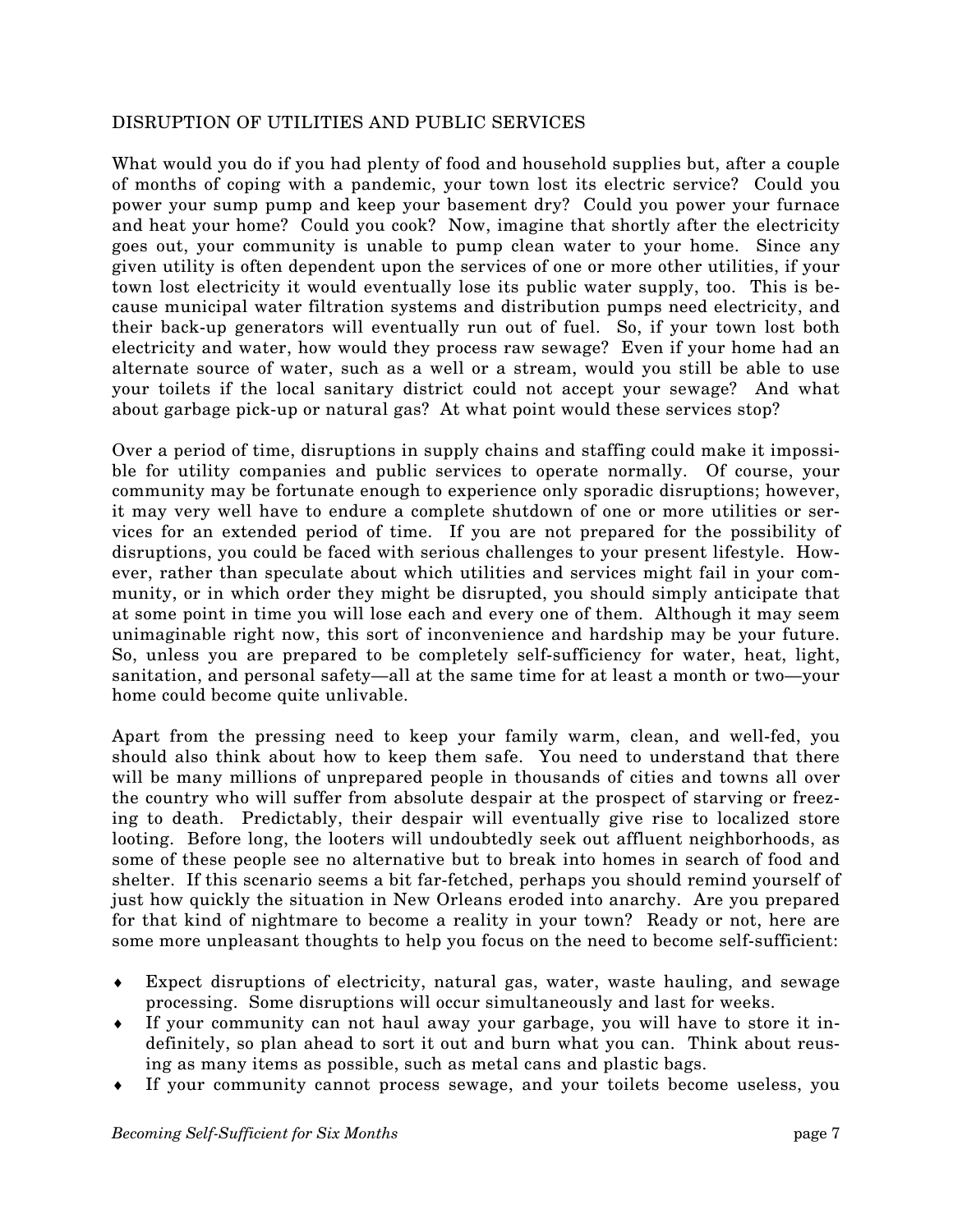will have to dig a latrine and build a privacy screen. Alternately, you could invest in a couple of self-contained camping toilets which could be used indoors.

- ♦ Influenza will affect people in every profession, so you should assume that the police department, the fire department, and the local ambulance service will be understaffed and overwhelmed. Do not count on them to respond to your needs.
- ♦ If your community lacks adequate staffing for law enforcement, you may wish to arm every member of your family and establish an armed neighborhood watch.
- ♦ Before social conditions really deteriorate in your town, cover all of your first floor windows with security bars or plywood and post quarantine signs on your doors and walls. Buy the supplies now. If things begin to turn ugly (New Orleans style), consider placing an armed guard on the roof and sleeping in shifts.

# COOKING WITHOUT YOUR KITCHEN

If you have no utilities and no way to prepare hot meals without the aid of your kitchen appliances, you may have to survive on cold, ready-to-eat foods. Initially, that may not prove to be much of a problem, but unless you have invested heavily in readyto-eat foods, you will eventually run out of things you can serve without cooking. For economic reasons, emergency food supplies are often built around large quantities of low-cost grain products that can tolerate long-term storage. These are items such as beans, oatmeal, pasta, lentils, split peas, wheat, and rice–all of which must be cooked. You may even discover that half of your emergency food calories are locked up in dry grain products. This should not present much of problem, however, because with a good camp stove and a decent supply of cooking fuel, you can avail yourself of all those grains and prepare hot food for every meal. Fortunately, cooking with camp stoves is cheap and easy, so there is really no excuse for serving cold food, even in a prolonged emergency situation. Here are some tips for cooking without modern appliances:

- ♦ Acquire at least one camp stove that burns Coleman liquid fuel and a second stove that burns propane. Propane camp stoves are very safe for indoor cooking, but they cost a lot more to operate than liquid fuel stoves. Save the propane stove for use when the weather is bad or when it is simply not safe to cook outdoors.
- ♦ Some camp stoves are dual-fuel capable, which means they can burn both Coleman liquid fuel and regular unleaded gasoline. These stoves are inexpensive, so you might think about buying two or three and saving one for use as a back-up.
- ♦ Measure the rate at which your stoves consume fuel, then acquire a 6 month supply for each one. Plan for an average of 20 minutes of cooking time for each meal. This rate of consumption will allow you to boil large kettles of pasta or beans.
- ♦ If you can not find Coleman liquid fuel, you can still store enough cooking fuel for a dual-fuel stove for months: fill up a couple of 5 gallon gas cans. A 10,000 BTU burner, operating for an hour each day, will only use about two gallons per month.
- ♦ Although Coleman liquid fuel is highly refined and has chemical stabilizers for long-term storage, you still need to rotate your stock to keep it fresh.
- ♦ If you become sick, your family members will have to cook for you, so while conditions are still normal, be sure to have everyone become familiar with the stoves. Show them how to setup, light, cook, clean, re-fuel, and store each stove.
- ♦ Have at least two manual can openers for all those canned goods.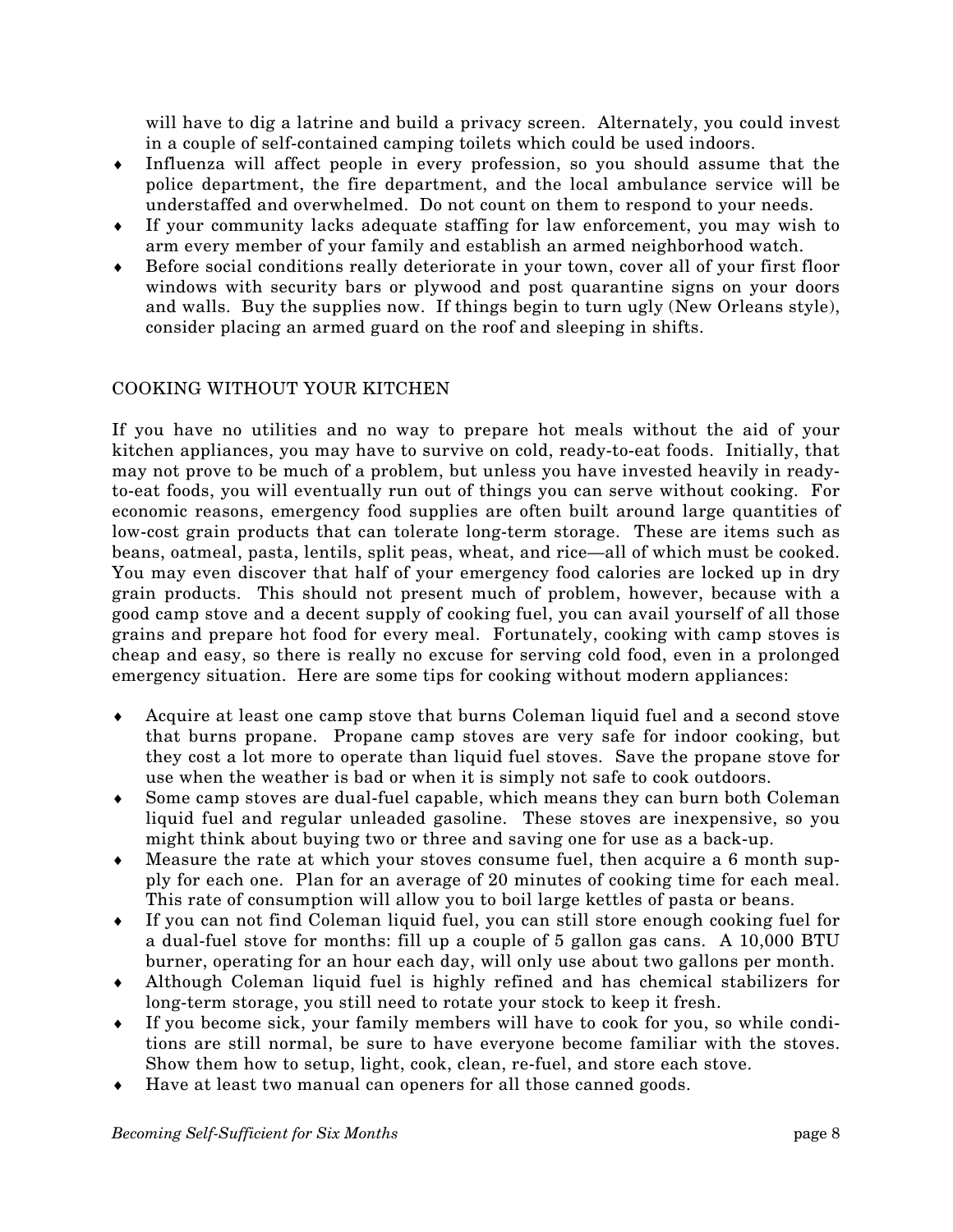#### WATER

For the purpose of emergency planning, the water you use on a daily basis should be categorized by the quality and quantity you actually require. For example, water for oral hygiene or drinking requires the highest quality, but the lowest quantity; water for cleaning your body or your clothes requires the lowest quality, but the highest quantity; and water for cooking falls somewhere in-between. The differences among these three applications are important to understand, because if your community can not furnish clean water to your home, you will have to furnish it for yourself; however, only a small percentage of your water has to be good enough to drink. For example, you certainly do not need to flush toilets or wash clothes with drinking water, yet all of the water that is piped into your home is clean enough to drink. So, under normal circumstances, you actually do flush toilets and wash clothes with drinking water.

Naturally, the prospect of being without tap water is pretty horrifying for Americans. We fully expect to have unlimited quantities of clean water every day. Unfortunately, even minimum hydration rations for one person for one month (15 gallons) take up a lot of storage space, so after you have obtained a six-month supply of drinking water for everyone in your family, any additional storage of water for cooking and cleaning may not be practical. With a bit of planning and a good supply of containers, you can safely postpone storage of your drinking water rations until several days after a pandemic has been declared; however, you may eventually need an alternate source of water for cooking and cleaning. As you investigate alternate water sources, consider the steps that will be necessary to make this water safe enough for its intended use. For example, it does not really matter how dirty the water is if you only need it for flushing a toilet. By contrast, every drop of water that you collect for drinking, oral hygiene, or medical care must be processed in three distinct steps:

- . Prefilter the water with a paper coffee filter or several layers of cloth to remove as 1 much silt as possible. This will extend the service life of your filter cartridges.
- 2. Add a chemical treatment to the water to kill as many organisms as possible. No filter can remove viruses, but they are easily killed with a small amount of *sodium hypochlorite*, also known as ordinary laundry bleach (unscented Clorox or Purex).
- 3. Filter the water down to 0.2 microns to remove organisms such as *cryptosporidium* and *giardia lamblia*, which can not be killed with small amounts of bleach.

Any water you collect from a roof, lake, sump pit, or shallow well must go through this three step process if it is going into your mouth or if it will be used to clean a cut, abrasion, or open sore. Here are some more ways to address your water needs:

- Plan for at least  $\frac{1}{2}$  gallon of water per person per day for basic hydration. If you ♦ want to cook grains and legumes, increase that to one full gallon per person per day. With an additional two or three gallons per person per day, you can be clean.
- ♦ As soon as a pandemic is declared, fill as many storage containers as possible with municipal tap water. Municipal tap water has already been filtered and purified, but just to be sure that your tap water will remain completely free of biological hazards for a full year, add 4 drops (1/8 teaspoon) of unscented chlorine bleach per gallon. You may find an additional 40 or 50 gallons of clean drinking water in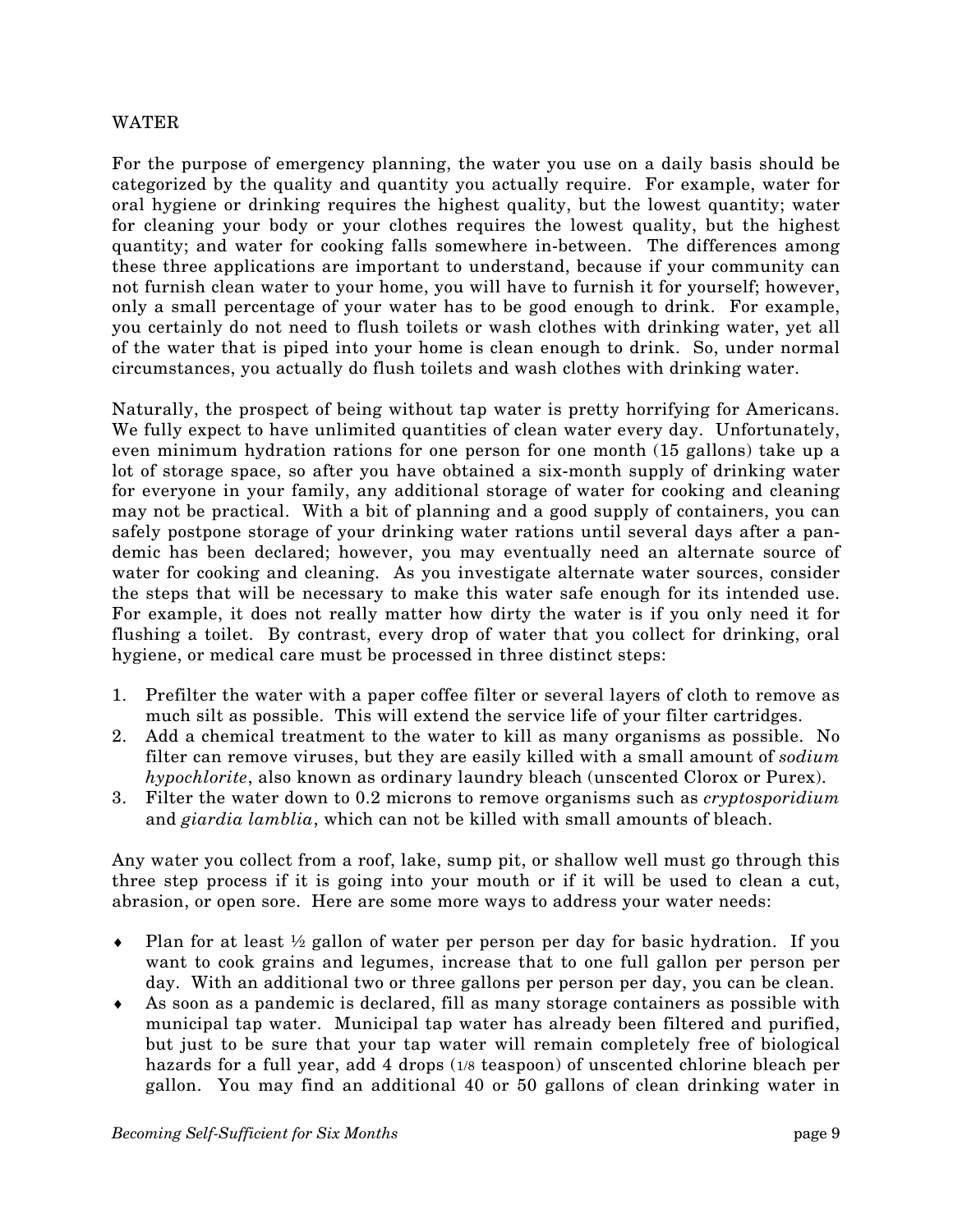your water heater, and a few more gallons if you drain down your pipes.

- ♦ Save your disposable soft drink and water bottles for future storage of drinking water. Allow them to dry and then store them in new trash bags. When the pandemic is announced, sanitize these bottles and caps by immersing them in a solution of 1 tablespoon of chlorine bleach per gallon of water for two minutes. Then, fill them with water from your tap. Add 4 drops of unscented chlorine bleach per gallon as a preservative and this water will be safe to drink for at least one year.
- ♦ . Save your plastic milk jugs, too, but do not plan to store drinking water in them Due to the milk protein residues, you can never really get them clean enough. Instead, use them to store water for washing or flushing only. Because of the protein residues, you will need to add 8 drops (¼ teaspoon) of unscented bleach per gallon of tap water. Milk jugs will biodegrade, so keep them out of the sunlight.
- Water that you collect from any alternate source for washing your body or clothes should be treated with 8 drops of bleach per gallon, however, this water should still be considered potentially hazardous, even with the addition of bleach. The large volume that you require for washing makes filtration impractical, so you must not allow this water to come into contact with your face or any broken skin (remember *cryptosporidium* and *giardia lamblia*). If you need to wash your face or broken skin, boil this water first, or use drinking water instead.
- All cooking water that you collect from alternate sources should be filtered and boiled. If it reaches a full boil during cooking, you will not have to add bleach. If you do not have a proper water filter, you can remove most of the sediments from collected water by pouring it through a few coffee filters or layers of cloth.
- Yes, you can boil water from just about any source and make it safe for drinking in a single step, but this process uses an awful lot of fuel.
- Consider the purchase of a high quality, portable, water filtration device, such as the Katadyn Gravidyn, for treating the water you collect. Be sure that the device you purchase is easy to use by everyone and will meet the needs of your entire household for at least one full year. (The Gravidyn produces one gallon of 0.2 micron filtered water per hour, has no moving parts, requires no power, does not have to be attended, is good for 10,000 gallons, and costs about \$160 at REI.)
- If you do not have enough water for properly washing pots and pans, wipe them clean with a paper towel, then sanitize them by soaking them in bleach water for two minutes. 1 tablespoon of bleach per gallon is adequate for kitchen use.
- If your domestic water supply is ever interrupted, you can conserve water by using disposable cups, plates, and utensils.
- If you have a well and a generator, you should be able to draw water at a rate of 4 or 5 gallons per minute. If you allow for a few minutes of fuel consumption each time you warm up the engine, you should be able to draw 50 gallons of water for every ¼ gallon of gasoline your generator consumes. With a fuel supply of only 15 gallons, you could operate a 5,000 watt generator long enough to pump 50 gallons of water per day, every day, for 2 full months. 90 gallons would last a year.
- An inexpensive alternative to a private well is a manual water pump for a shallow shallow groundwater in your region, so this solution is not for everyone. well. Although these "jerk-water" pumps can only draw from about 25 feet down, they are fairly cheap to purchase from such outfits as Northern Tools. Of course, you may need someone to help you install it and, since this type of well is not very deep, you must filter and purify the water. Apart from that, you do need to have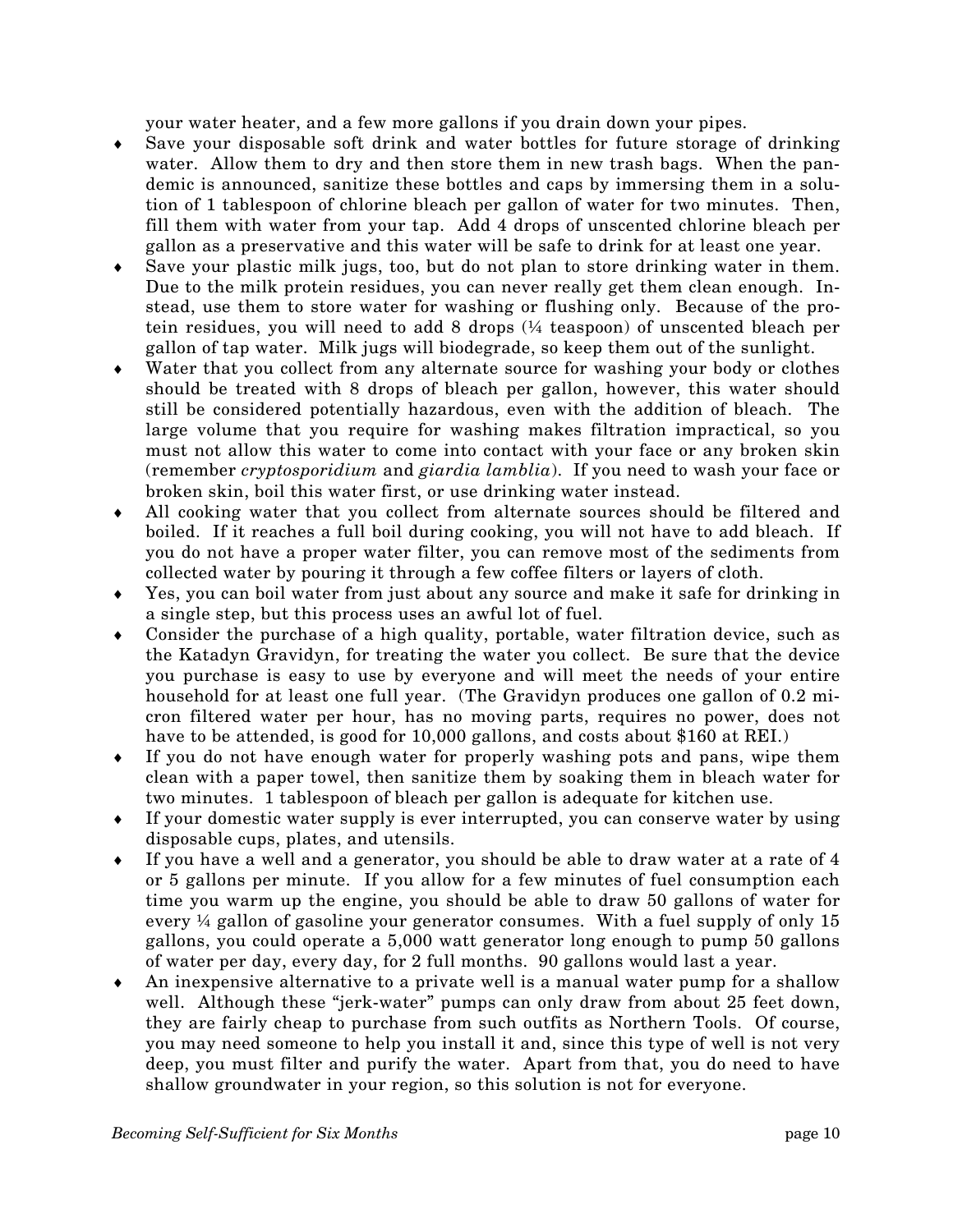## EM ERGENCY POWER

Unless you have solar panels, you probably rely entirely upon your local power company for your home's electric service. In turn, your local power company probably relies upon numerous other power companies on a regional power grid to assist them when they have generation or transmission problems. So, what will happen to your home if there is widespread sickness and absenteeism among the power plant operators and line technicians who contribute to the regional flow of electricity? What if the distribution system has broken down and repair parts are simply not available? Your town could experience a blackout. How will you cope without electricity? A total power failure during a pandemic is actually quite likely, and it is one of the pandemic consequences that all of the experts predict, but it may be a short-lived event that only lasts for a few days. On the other hand, a blackout may very well last for weeks. Regardless of the duration, if you can prepare for a blackout that lasts at least one full month, and if the month you prepare for is *January*, you should be able to ride it out just fine. Here are some measures you can take for getting along without electricity:

- ♦ Keep your basement dry with a battery-operated, back-up sump pump. An alterna tive would be a portable, 12 volt, transfer pump that can run off a car battery.
- ♦ Keep your water pipes from bursting by warming them with a catalytic propane heater. During a winter power outage, consider draining your pipes.
- maximum warmth at night, pitch a tent indoors and drape a couple of blankets ♦ Keep yourself warm during the day with winter clothing and sleeping bags. For over it. Then, simply add bedding and people.
- ♦ kitchen oven. Just be sure that the space you heat is not air-tight. As a measure If you still have natural gas service, you can heat part of your home with your of safety, place a carbon monoxide detector in any room that you intend to heat.
- ♦ Conserve your heat by closing off any room that you do not need to occupy.
- Kerosene lamps, which can each provide ten or twelve candlepower of illumination, are cheap to buy and cheap to operate. Have at least two for every room you plan to occupy. Store enough fuel and replacement wicks for several weeks of continual use. One gallon of kerosene should provide 12 candlepower for 100 hours.
- ♦ Candles can supplement your kerosene lamps, but unless they have stable bases and glass chimneys, they should only be considered as a back-up to a back-up.
- oxygen and release a small quantity of carbon monoxide, so they should not be ♦ Propane heaters, lamps, and stoves can be used safely indoors, but they consume used in air-tight spaces. Coleman liquid fuel lamps and stoves are far more economical to operate than their propane counterparts, but they emit relatively large quantities of carbon monoxide, so they must never be used indoors.
- ♦ for more than a few days of continuous use is not practical. Apart from that, you A 5,000 watt generator will burn one gallon of gasoline per hour, so fuel storage should bear in mind that the noise from a large generator is rather conspicuous and will alert desperate people to the fact that you still have resources.
- ♦ to something solid to prevent theft. Better still, bolt it to the floor of your garage Do not leave your generator unattended. If you must leave it for a while, chain it or basement and furnish it with a metal pipe exhaust system.
- ♦ fuel your generator. [Check for factory-installed anti-siphoning devices.] Purchase a couple of siphons, so you can use the gasoline in your automobiles to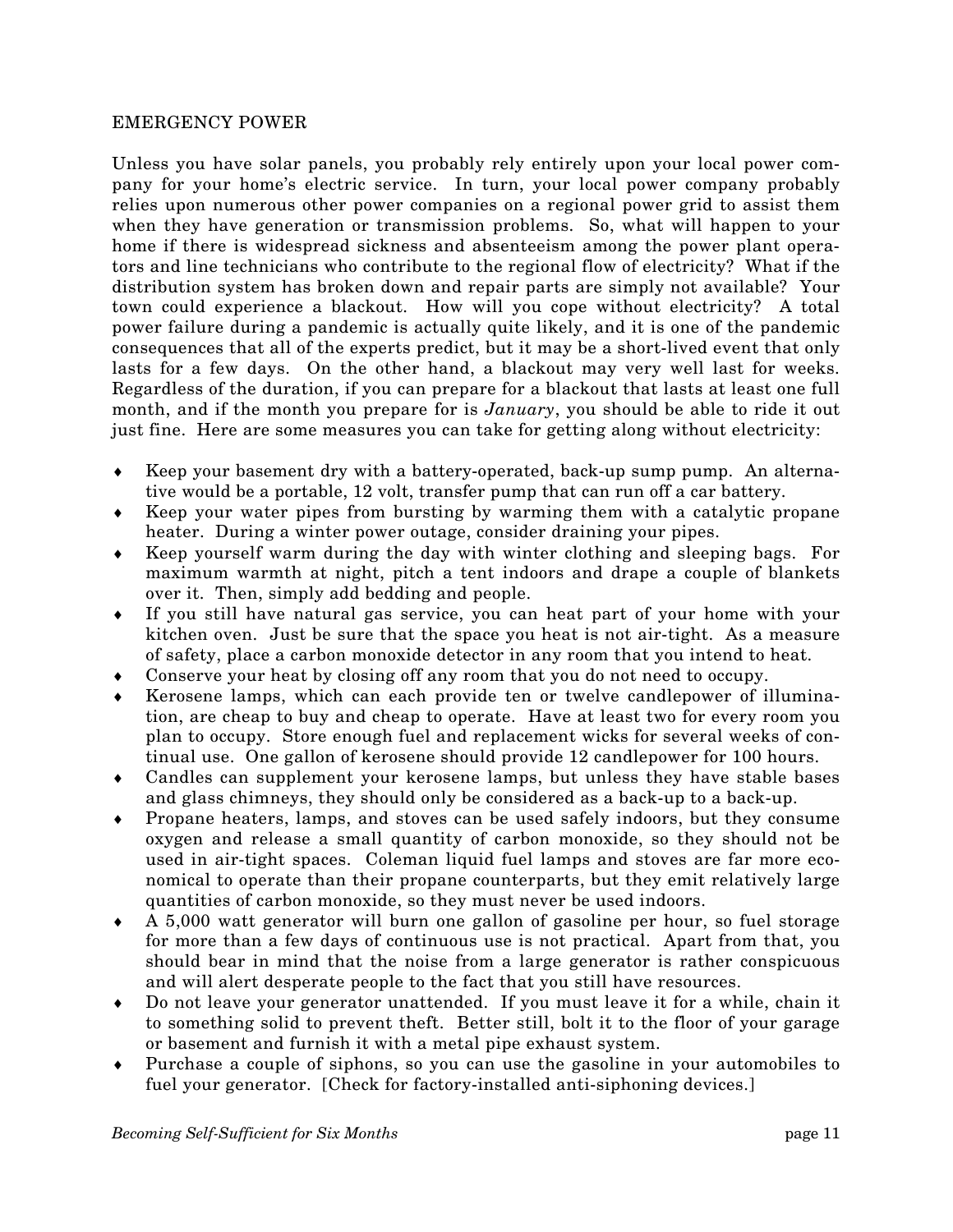## PER SONAL PROTECTION EQUIPMENT

At some point in time you will become profoundly aware of just how vulnerable you are to this virus and you will want to take aggressive steps to protect yourself. Although you might be able to stay at home for many weeks, and thereby avoid all contact with the general public, you may eventually have to venture out of your house for something. If you do, you will surely want protection. From a practical perspective, there is really nothing that can provide a 100% guarantee that you will not get the flu while you are out in public, but there are a few reasonable steps you can take that will help you defend yourself.

probably heard this before, but the most common means of transmitting the flu from human to human is from hand to face. That is, from your own hand to your own face. Before you even step out to get the mail, put on a pair of disposable gloves. You have So, if you do come into contact with something that is contaminated, and if you then touch your nose, your mouth, or your eyes, you can introduce that very contaminant directly into your body. You may pick it up from "who-knows-where" and it may go right from your hand to your face and make you sick. That is why hand washing is so important. Really, you absolutely must put on a pair of disposable gloves before you come into contact with any object that has the remotest possibility of being contaminated. This includes such everyday things as shopping carts, doorknobs, gas pumps, mail, money, groceries, newspapers, pets, and people–in fact, any object that you have not personally quarantined or sanitized.

important thing you can do to protect yourself from the flu is to wear a respirator. This device can prevent the inadvertent inhalation of airborne particles that might Apart from frequent hand washing and the religious use of disposable gloves, the most contain the virus. Since viruses are transmitted easily from person to person through the aerosol cocktail of saliva and mucus that is ejected by coughs and sneezes, it is essential that you filter out these contaminated airborne droplets before they get into your lungs. That is where the respirator comes in.

common one may be the disposable N95, which is available for about  $50¢$ . Although this respirator is widely recommended by health agencies, it is not capable of provid-A respirator is a passive air filter that you wear over your nose and mouth. The most ing much protection against the flu. The reasons are as follows: most N95 disposable respirators have a "one size fits all" design, so the perimeter fit is poor; the cheapest N95 respirators lack an exhalation valve, so the perimeter fit is disturbed when you exhale; the filter degrades from the water vapor that you exhale; and, the designation of "95" means that only 95% of the particles that are 0.3 microns or larger will actually be filtered out. That allows 5% of the potentially infected particles to pass by the filter and enter your mouth or nose. Given these flaws, you should not rely upon N95s for protection. What you really need are N100 disposables and P100 reusable half-masks. Use the disposable N100s for limited service when the transmission risk is low, and use the P100 half-masks for extended service in close quarters. If you must care for someone who has the flu, you will also need a face shield to protect your eyes from direct contact with anything that is ejected by a cough or sneeze. For additional protection, have unvented N95s or simple ear-loop medical masks for the patient to wear.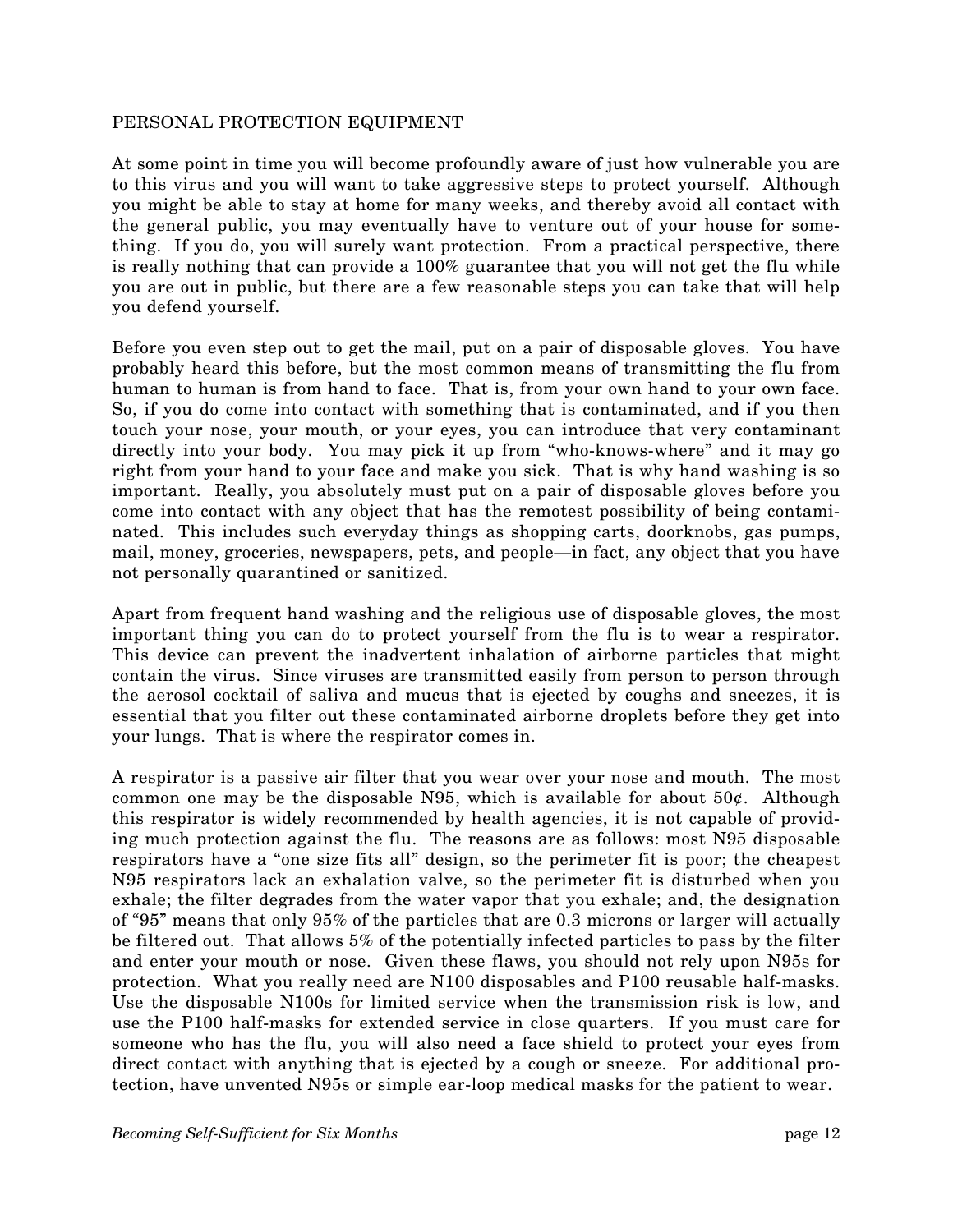#### ADDITIONAL CONSIDERATIONS FOR THE SKEPTIC IN YOU

Many government agencies have expressed concerns over the investment that is required for truly adequate pandemic preparation. They do not believe they can afford to help everyone to prepare. Likewise, there are individuals who have expressed that they, personally, can not afford to prepare either. In fact, some folks simply view disaster preparation as a big outlay of cash without any tangible benefits. If you count yourself among them, you need to understand that becoming self-sufficient is a lot like buying insurance, except that this particular insurance policy will refund all of your premiums. Unlike ordinary insurance, which gives you absolutely nothing back unless you have a claim (and then merely replaces what you already had), this insurance provides you with a large stock of brand-new goods that you will actually possess and use. Besides, if you do not need it for H5N1, you will eventually need it for another flu strain (H7N2), or for a natural disaster, or for some very bad event that is man-made. The world is not getting any safer, so you can not afford *not* to buy this insurance.

beginning to take this situation seriously; however, they are not moving very quickly to prepare. There seems to be a lot of organizational work going on, but nothing much It is becoming evident that governments and businesses around the world are finally in the way of stockpiling emergency supplies. Unfortunately, most of the pandemic preparation efforts of governments and businesses are not really meant to take care of the general population. Instead, they are meant primarily to preserve the continuity of their own particular institutions. Likewise, your local government may already be fully aware of the potential impact that a pandemic would have on your community, but the welfare of your household will not be high on their list. Indeed, it is likely that your local government officials will struggle just to feed their own families.

als, and government officials that neither the United States government nor private business can ever prepare adequately for this event. In fact, the Secretary of the De-Unfortunately, there appears to be a consensus among economists, medical professionpartment of Health and Human Services has made a public statement to this effect, warning that each community will have to take care of itself. So, unless you hold a job that contributes directly to the pandemic relief efforts (civil, medical, military, utility) it would be safe to assume that nobody has stockpiled any food or water or medicine for you. Even if you do hold one the more "mission critical" jobs, and even if your employer can furnish basic supplies while you are on the job, nobody will be taking care of your home or family. There will simply be too many sick, needy, unprepared people for any large-scale relief effort to be successful. Now, if you are willing to accept this gloomy prospect as an impending reality, you can appreciate how important it is for you to get your family ready to become very independent for a very long time.

- presently over 75%, some are predicting that an absolute worst-case scenario will ♦ While there is still time to prepare, conduct some on-line research and learn for yourself about the various pandemic predictions. Since the case fatality rate is unfold, killing tens of millions people in the United States alone, followed by a global economic depression that will last for years.
- ♦ You could probably ignore most of the advice that is provided by the government at: www.pandemicflu.gov. Although they do recommend that you have enough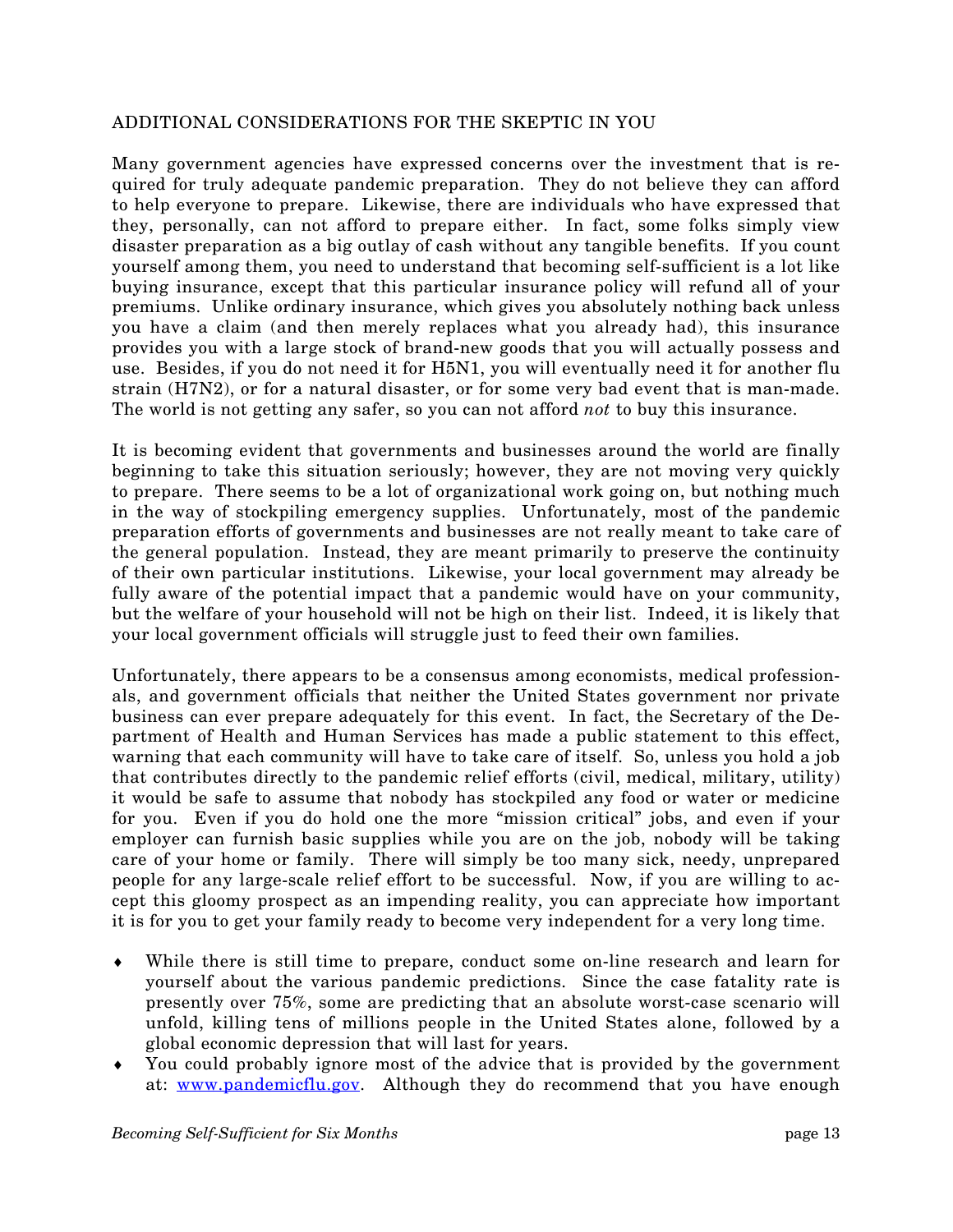food and water to last you at least two weeks, they also recommend that you pre pare for twelve weeks of school closure. If you only have supplies for two weeks, it will not be possible to stay home for twelve weeks. After two weeks has passed, you will have to leave your home for something, and then you may be exposed.

- ♦ Be sure to visit *Pandemic Flu Information Forum* at [http://pfiforum.com](http://www.pandemicflu.gov/) and *Flu Wiki* at [http://www.newfluwiki2.com](http://www.pandemicflu.gov/). At these sites you can read the latest news reports and you can get immediate answers to any pandemic planning questions you might have. You can also learn about the science behind the pandemic.
- ♦ the developing countries of southeast Asia. Regardless, it is likely that at least Some informed individuals believe that 1 billion people could die from the next pandemic, yet others believe that only few hundred thousand will die, mostly in 100 million people in the Unites States will become very sick. So, you need to understand the means of flu transmission and the steps you can take to protect yourself and your family. Additionally, you need to know how to care for someone who has the flu. For a sobering and disturbing discussion on how to care for a flu patient, you should read: <http://www.fluwikie.com/annex/WoodsonMonograph.htm>. Dr. Woodson's original timeline may be dated (he predicted 2006), but his pandemic preparation advice makes for some very important reading.
- You should anticipate that absenteeism and social distancing, as well as actual illness, will combine to scare people away from contact with each other for an indefinite period of time. Since there will be no vaccine for several m onths, this may ♦ hold true for virtually every profession on Earth, from janitor to CEO. Certainly, it will apply to the two groups of people we rely upon the most for our food, medicine, and household supplies: the truck drivers and the sales clerks. Realistically, low staffing levels will cause problems everywhere.
- ♦ Most people can only get by for a week or two before they run out of something majority of people in your community will be woefully unprepared to endure even they really need, like milk or toilet paper, so you should anticipate that the vast one month of real hardship, let alone half a year. For this reason, you should formulate a standard response in anticipation of the moment when desperate people come to your door in search of food, water, and sundries.
- ♦ Keep your car's gas tank as full as possible at all times. Remember: you will not be able to buy gasoline if there are no drivers for the tank trucks or power for the gas pumps or clerks to staff the gas stations.
- ♦ Be sure to have plenty of cash on hand for making small purchases. ATMs, credit card readers, and banks need electricity, too.
- Anticipate that some civil disturbances will occur in every town. These disturyour family. For an added measure of security, consider banding together with a bances could spill into your neighborhood, so you may wish to arm each member of few other families to create an armed enclave. Look around your neighborhood to see if there are like-minded individuals with whom you can form an alliance.
- ♦ Under normal circumstances, the mere presence of a firearm is enough to dissuade prevail even among the most rational of citizens. For this possibility, you should all but the most desperate of criminals. During a pandemic, however, despair may be prepared to fire a weapon as a means of stopping an invasion of your home.
- ♦ home, but be ready to leave town with only a few hours' notice. Finally, stay informed during the crisis by listening to your battery-powered radio. If social conditions begin to deteriorate around you, take steps to secure your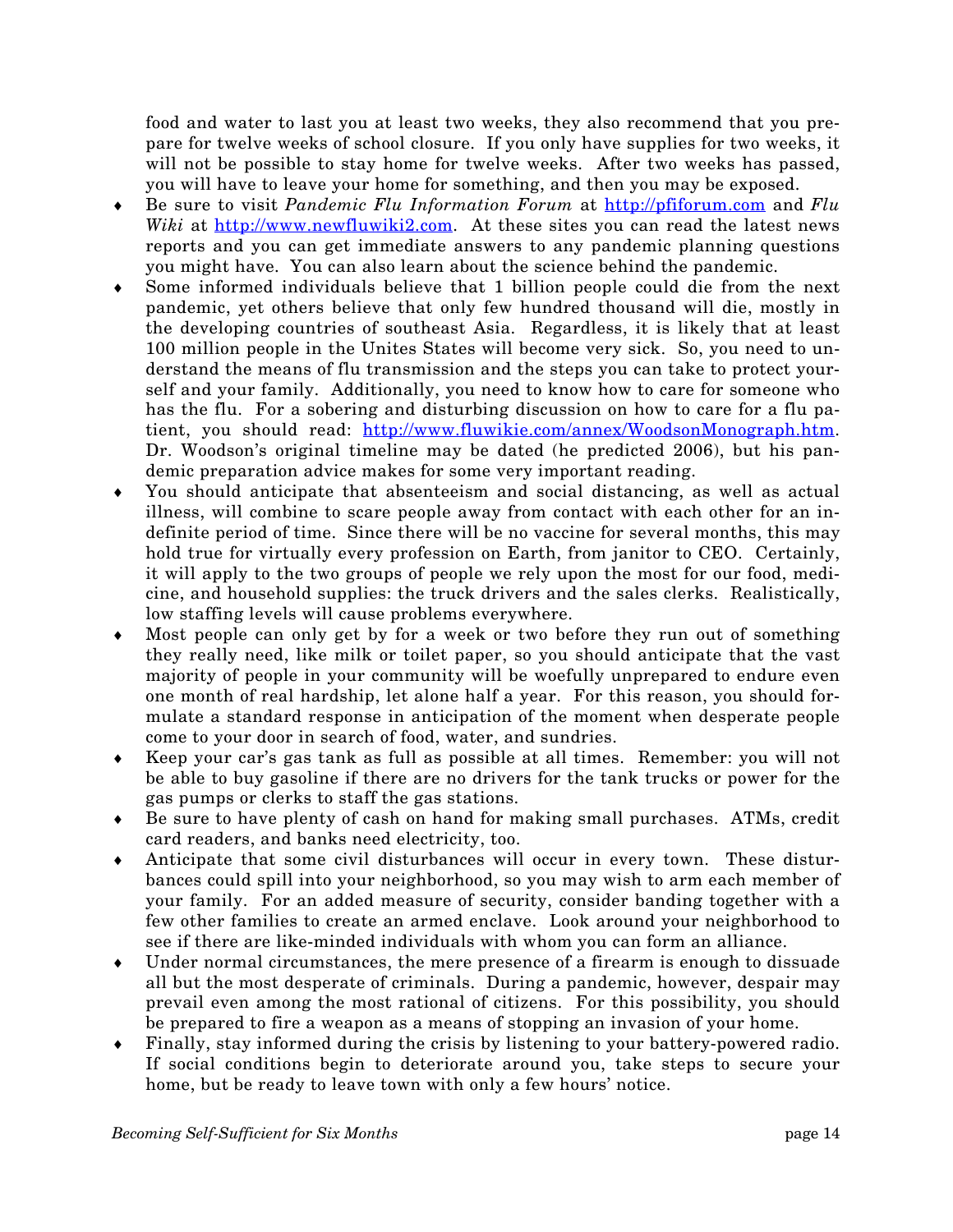## THE ABSOLUTE NECESSITY OF THOROUGH PREPARATION

Acc ording to the 2005 United States Census, approximately 12.5% of the American population is impoverished. That works out to roughly 37,500,000 people who live in households with annual incomes of less than \$20,000 for a family of four. At this income level, these people are unable to meet all of their own needs for food, shelter, clothing, and medicine; therefore, many of them rely upon government assistance programs and private charities in order to survive. Millions of these poor families live in run-down apartment buildings in bad neighborhoods. They live there because that is all they can afford. As you might expect, the ones who are gainfully employed tend to perform menial labor in low-paying industries, such as lodging, agriculture, food service, janitorial, entertainment, and transportation. Just think of all the people in this country who work in thankless, dead-end jobs as busboys, dish washers, fry cooks, custodians, chamber maids, ticket takers, ushers, car washers, landscapers, field hands, parking lot attendants, et cetera. These people do not have the disposable income for even the most rudimentary of pandemic preparations. They live from paycheck to paycheck, buying only what they can for daily subsistence. They could not possibly "shelter in place" for more than a week or two, because they simply do not have the resources. These poor people will be among the earliest and hardest hit.

down, and most of their employees will be laid off. People who are not laid off, but are still interacting with the general public, will almost certainly be exposed to the flu and When the pandemic finally does arrive in the U.S., and people begin to practice social distancing, the lowest-paying industries with the highest public exposure will be shut they, in turn, will bring the virus home to their families. Ironically, the ones who were laid off will fare no better. They, too, will eventually be exposed to the flu and will bring it home to their families, because at some point in time they will have to leave their apartments in search of food, toiletries, and medicine. When they do, they will encounter infected people on the street, in public transportation, and in the stores. In very short order, these people are going to cause an enormous problem for the health care system, law enforcement agencies, and every level of government.

resource possible to get free food. They are going to show up at medical facilities, police stations, government offices, churches, and schools in search of assistance. Whether or not they are actually sick with the flu, it is likely that several million poor people will be flat broke and starving within a week, so they are sure to pursue every When they discover that nobody is able to help them, panic will set in and there will be civil disturbances and property crimes (remember New Orleans). Some of these people will merely go from door to door begging for handouts, but others will try to steal what they need from wherever they can. To make matters worse, within a couple of weeks, millions of these people will have full-blown cases of the flu, and there will be no safe means of handling the sick and the dying, or their corpses. Surely, any location with low-rent apartment buildings will be hell on Earth.

fact, this same panic-despair scenario will eventually unfold in every neighborhood in the country, no matter what the socioeconomic status: if you are laid off you will re-Although it might seem reasonable to believe that people at higher income levels will fare substantially better than the poor, that is not necessarily going to be the case. In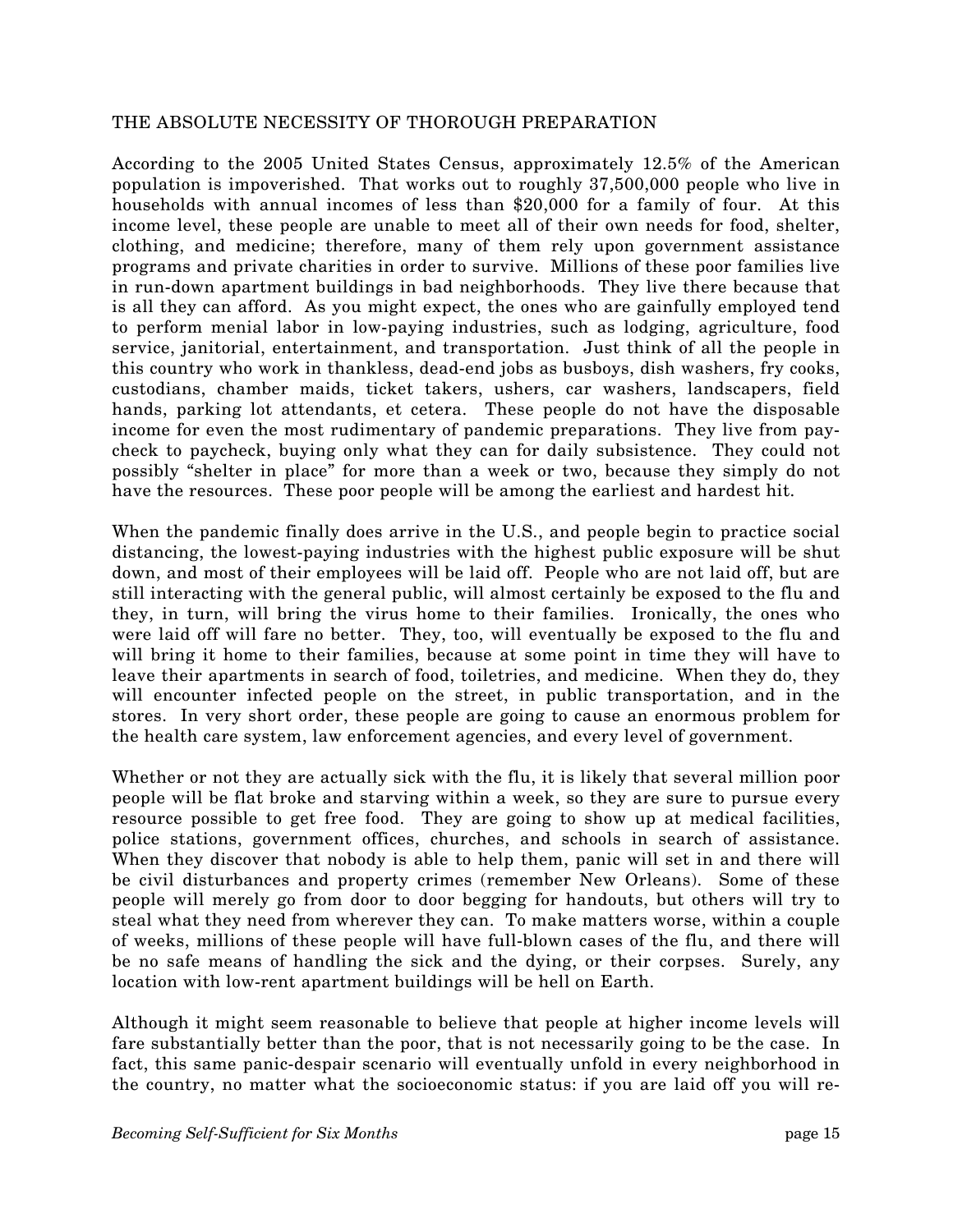ceive no income, but if you go to work you are likely to become sick. As the pandemic progresses and the economy worsens, almost every industry will begin layoffs, and most people will eventually find themselves short of money for their necessities. However, whether or not you have the money or the credit to buy food, toiletries, and medicine is not the real issue here. The real issue is simply the risk associated with exposure to people who are sick. That is all. So, unless you already possess absolutely everything you need to be completely self-sufficient within your own home for quite a long period of time, it will not be possible to "shelter in place" effectively.

As I mentioned earlier, it is probably safe to assume that most of the middle and upper income families can get by for a couple of weeks with the supply of food, toiletries, and medicine they have stored in their cupboards, but two weeks is not going to be enough. Sooner or later, most of the families in this country will be exposed to the flu simply because they are not ready to endure an extended period of isolation. At some point, their failure to prepare will drive them from their homes. It is only a matter of time. Remember: if you can not shelter in place successfully for the duration of the pandemic, you will eventually be compelled to leave your home to get something from the outside world. If you have to get something from the outside world, you are sure to expose yourself to people who are sick. If you expose yourself to people who are sick, what makes your chances of survival any better than those of an unemployed busboy?

# THE ABSOLUTE NECESSITY OF AN EMERGENCY UTILITY PLAN

It is not possible to predict disruptions of public utilities, except to say that when the pandemic does arrive, utility disruptions will follow; however, the extent of the disruptions could be quite variable. The pandemic might only cause minor inconveniences, such as the temporary rationing of gasoline, or it might cause a complete collapse of the global economy. No matter how uncertain the future, an emergency utility plan has to make some fundamental assumptions about the sorts of things that will be disrupted and the length of time they will be unavailable to you. For the sake of your personal emergency utility plan, the following *minimum* assumptions should be made:

- $\bullet$  The pandemic will last for a cumulative period of one year.
- ♦ It will come in three distinct waves, each lasting two months.
- $\bullet$  33% of the population will get the flu and 2% of the global population will die.
- Absenteeism in the work place will eventually reach 50%. ♦
- Each wave will disrupt gasoline production and distribution for one month.
- ♦ Each wave will disrupt the power grid for one month.
- ♦ Each wave will disrupt the public water supply for one month.
- Each wave will disrupt garbage collection and recycling for one month.
- ♦ Each wave will disrupt sewage treatment for one month.
- The pandemic will disrupt natural gas service for three straight months.

[The problem with natural gas is that many homes and businesses still have pilot lights in their ovens, furnaces, and water heaters; therefore, utility workers must go to every address that is served by a particular local pipeline in order to verify that the gas valve has been turned off at the meter prior to restoring the flow of gas.]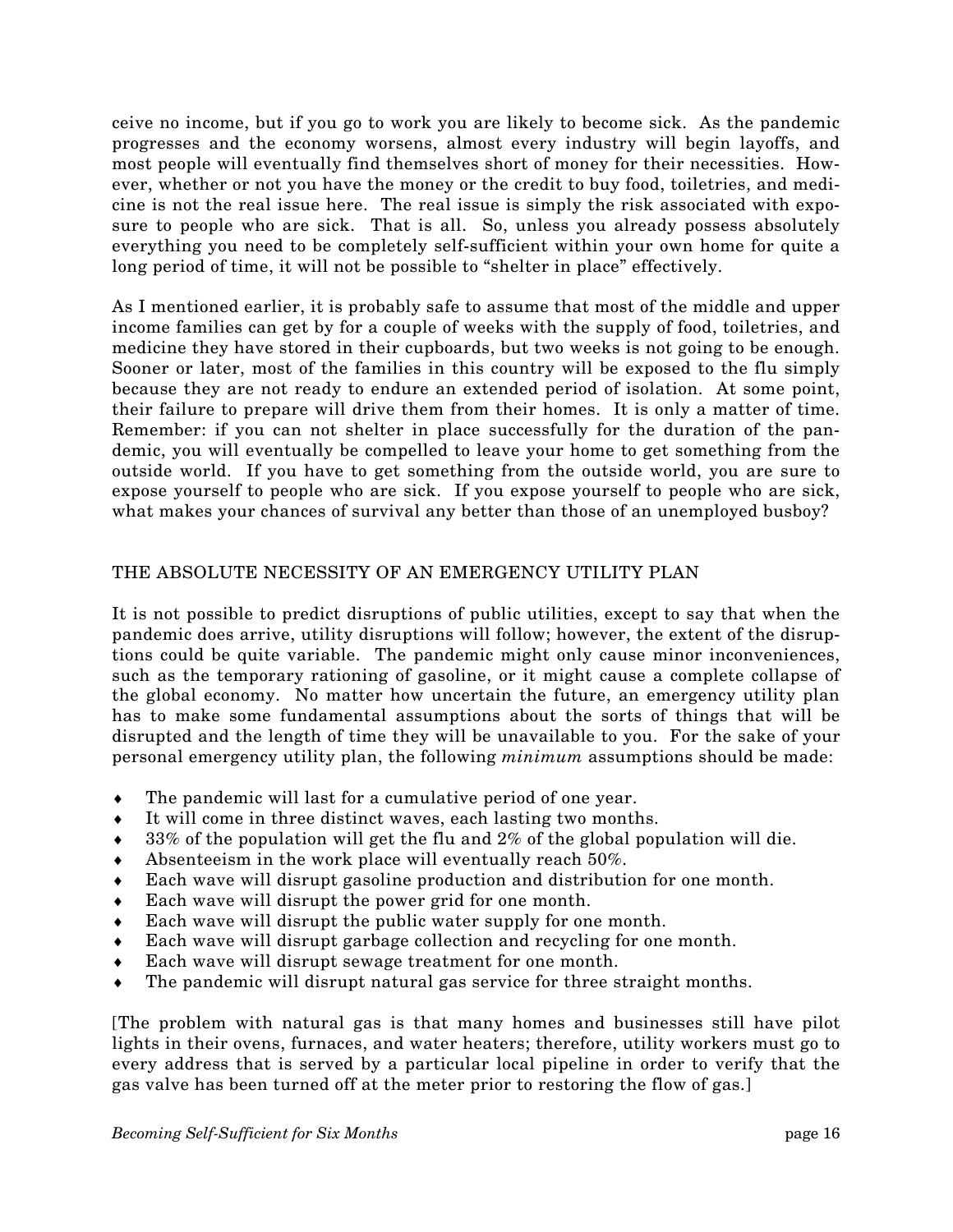#### THE NEXT SIX MONTHS

you should really start thinking about the next six months. If the economic disruptions really do last for more than a year, as the Congressional Budget Office predicts, many of the items that you want to have every day could become quite scarce and very After you have acquired everything you could possibly need to achieve complete and total independence and self-sufficiency within your own home for at least six months, expensive, even after the pandemic has passed. This is partly because our country's supply chains tend to operate on "just in time" inventory delivery systems. In addition, nearly every supply chain in the United States either distributes foreign products or relies upon some foreign-made equipment to remain operational. To make matters worse, a lot of our imported goods come from countries in Asia and South America where the standards of living are much lower than ours and where the population densities are much higher. Compared to the U.S. and other affluent countries, the high population densities of the poorer nations, in combination with their lower sanitation and health care standards, will surely result in substantially higher rates of illness, absenteeism, and mortality. Consequently, we should expect product shortages and inflated prices for many months after the pandemic has passed.

has to be case-specific, so I have avoided it. After all, people in some career fields, such as law enforcement and health care, are sure to remain in high demand indefi-Apart from disruptions, shortages, and inflation, the discussions on the preceding pages have made little mention of how to cope with any personal financial crisis that a pandemic might bring to your household. Informed speculation on such an issue really nitely, while others may find themselves with fewer work hours or with no work at all. Certainly, when people start practicing social distancing there will be a sharp reduction in revenue for such huge industries as travel, entertainment, and food service.

o of households will emerge from the next pandemic with lower incomes, or with n income at all. You see, in addition to the risk of layoffs or loss of employment, the Indeed, the Congressional Budget Office predicts that a severe pandemic will bring about layoffs and bankruptcies for just about any non-essential business that happens to draw people into close contact with one another. They also predict that thousands possibility exists that the primary bread winner in your household will not survive the flu. That is all the more reason to stock up on as much as you can as soon as you can. Do it while the goods you need are still available and affordable. Do it while you still have time to plan for your family's survival.

service if you were to visit the sites and links provided below and discover for yourself what the economists, epidemiologists, and government officials are saying about the Finally, there is just one indisputable, scientific prediction that you need to remember: it is not a matter of *if* the next pandemic will occur; it is simply a matter of *when.* So, whether or not you have already begun to prepare, you would do your family a great impact that the next pandemic will have on our economy. I strongly recommend that you begin your research with the articles by William Stewart and Grattan Woodson at: <http://www.fluwikie.com/pmwiki.php?n=Consequences.PandemicPreparednessGuides> If only half of their pandemic predictions come true, the entire world is in for some very hard times.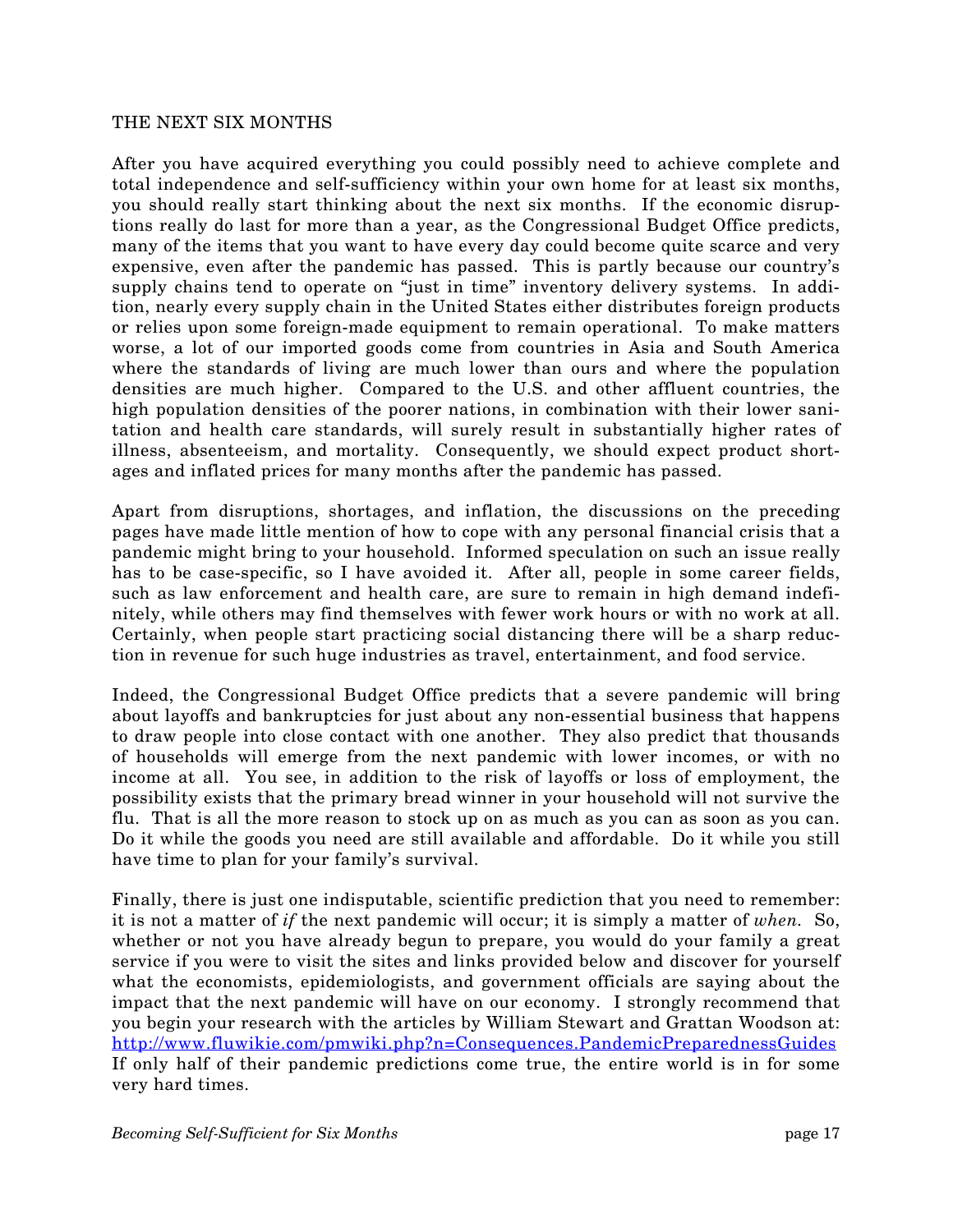#### AFTERTHOUGHTS

In February of 2007, the Centers for Disease Control and Prevention released a 108 page document called *Interim Pre-pandemic Planning Guidance: Community Strategy* for Pandemic Influenza Mitigation in the United States—Early, Targeted, Limited Use *l Interventions.* In this document, the CDC proposes several *of Nonpharmaceutica* practical steps which have the potential to reduce the impact of a pandemic on the economy of the U.S.A. One of the CDC's most important recommendations is to close all schools, from kindergarten through college, for a period of twelve weeks. The intent of this action is to activate a social distancing plan that will reduce the rate of flu transmission and thereby prevent the collapse of the electric grid, fuel distribution, food production, public water, commodity supply chains, banking, law enforcement, medical care, the stock market, and society as we know it. In tandem with planned school closings, the CDC has proposed a variety of social distancing ideas.

events, carnivals, plays, concerts, et cetera. For the full mitigation plan, visit: http://www.pandemicflu.gov/plan/community/mitigation.html.] [Social distancing can take many forms, including the modification of social greetings to exclude handshaking, hugging, and kissing. It could also extend to the temporary suspension of any activity that brings large groups of people together, such as sporting

weeks. So, how do you keep your kids safely at home for twelve weeks if you only have nough food for the first two? Clearly, you need more. Yet, if you go shopping, you e Unfortunately, the CDC has failed to suggest how to endure a twelve week period of social distancing and school closures. There seems to be a certain degree of disconnect here, because their recommendation for stocking up on food and water remains at two might bring the flu home in your groceries. To make matters worse, this plan to close schools for twelve weeks merely addresses mitigation for the first wave of the pandemic. It does not include any recommendations for coping with subsequent waves. Another potential flaw in the CDC's mitigation plan is the effect it might have on the virus. For example, if the first wave is protracted over a period of ten or twelve weeks, rather than be permitted to run its normal course over a span of only four to eight weeks, the virus will have a much larger window of opportunity for evolving and reassorting into a form that can reinfect people who had previously survived it. The net effect of this could be the inadvertent generation of a second pandemic-causing virus and the emergence of a second global pandemic, even before the first one died out.

we already knew was necessary: to get your kids home and keep them home. For those of you who really are intent on seeing your children survive this pandemic, Certainly, this new mitigation plan offers us more hope for survival than anything the CDC has offered previously, but it gives no direction for stocking your shelves or for staying warm. You have to do that yourself. It does, however, sanction an action that twelve weeks away from school will not be enough. What you really need is a plan that will keep your entire family completely out of harm's way until all danger has passed. So, start with six months' worth of supplies, increase it to a full year if you can, and then evaluate your situation to be sure that you really will be completely selfsufficient for as long as it takes. After all, if the global case fatality rate is much more than  $5\%$ , we may have to live in rustic,  $19<sup>th</sup>$  century conditions for a couple of years.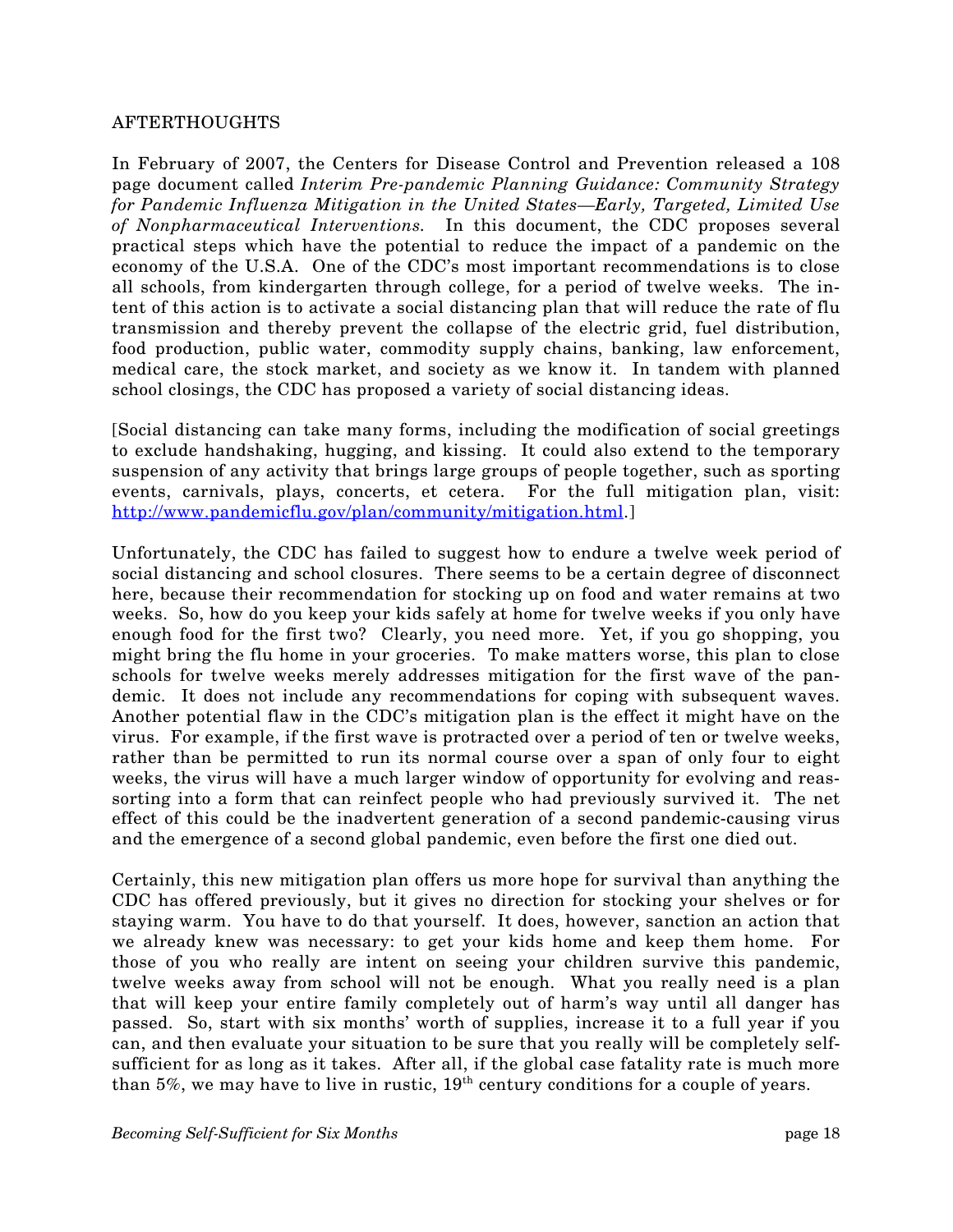## NOTABLE CAUTIONARY STATEMENTS (abridged)

Dr. Margaret Chan, Director General, The World Health Organization:

*The whole world has lived under the imminent threat of an influenza pandemic for more than three years. These years of experience have taught us just how tenacious this H5N1 virus is in birds. Countries have made heroic* efforts, yet the virus stays put or comes back again and again. Almost no *country with large outbreaks in commercial or backyard flocks has successfully eliminated this virus from its territory. As long as the virus continues to circulate in birds, the threat of a pandemic will persist. Influenza virus is very tricky. It changes every day. The virus, as we are talking now, is mutating at a pace that we cannot keep up with. We also know that this virus has lost none of its virulence. For 2006, the case fatality rate was 70%.* 

#### Michael Leavitt, Secretary, United States Department of Health and Human Services:

*ent fronts at the same moment. We could have a period of over a year as we see the waves of the pandemic come and go. The lethal avian flu that is mesticated flocks in the United States. No one knows when or if the virus The threat is both real and formidable. We could be battling 5,000 differspreading rapidly around the world could soon infect wild birds and dowill pose a threat to people. But, it's just a matter of time. It may be very soon, when wild birds and, possibly, poultry flocks contract the disease. Any community that fails to prepare, with the expectation that the federal government will come to the rescue, will be tragically wrong.* 

Dr. David Nabarro, Senior System Coordinator for Avian and Human Influenza, Senior Policy A dvisor to the Director General of the United Nations:

*The reason why we're particularly at risk is our world population is so massively mobile at the moment. How long do we have before the situation* few as 21 days from the initial appearance of a virus to it being a full*blown pandemic. That particular part of modeling is, again, hedged with is an established pandemic? The modelers are telling us that it may be as uncertainties. But having that lower end 21-day value is quite useful, because it concentrates the mind a bit. The pandemic will kill when it comes. But more seriously perhaps, it will do massive economic and social damage, because our systems of trade, finance and governance are interconnected and will not survive the impact of a pandemic on workforces. We need to be able to deal with both the human consequences and the economic, social, and governance consequences if we're going to survive it. And believe me, the pandemic could start tomorrow. By the time the pandemic starts, preparation will be too late. So, you should be doing this now, and that's my message.*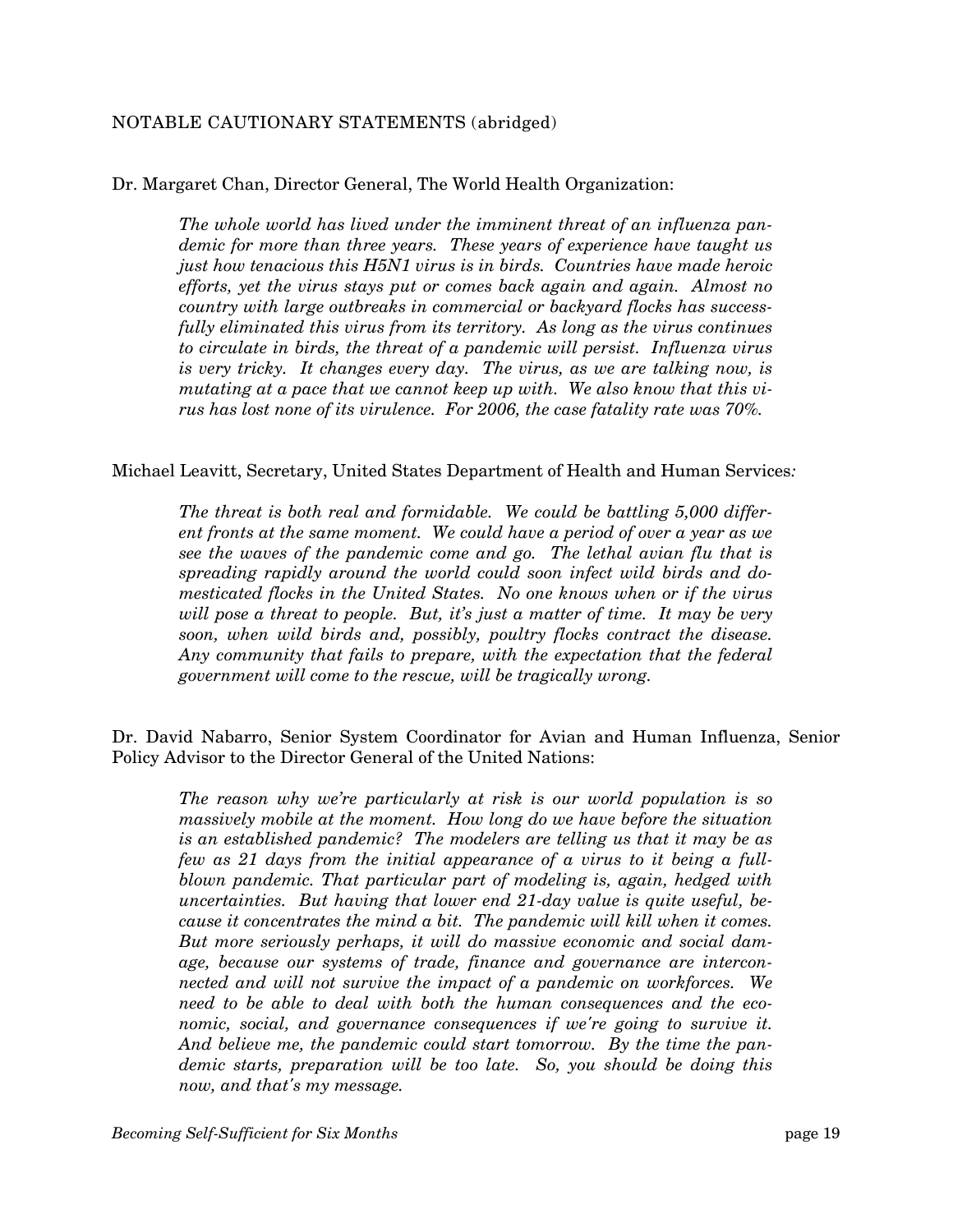Eric Hargan, Acting Deputy Secretary, United States Department of Health and Human Services :

*natural disaster as we are now for a pandemic. Some people may think can only say that these people are right—until they're wrong. And the consequences of them being wrong are greater than the consequences of us be-Never before have we been as overdue but under-prepared for a recurring that our preparation is a waste and that we are being alarmist. In reply, I ing wrong.* 

Dr. Robert G. Webster, Chairman of Virology, Saint Jude's Children's Research Hospital:

For 40 years I've been saying that we're bound to have another worldwide *influenza event. I have to tell you, this one is the closest we've gotten to that. I hope to God it doesn't occur, because this is the worst influenza I've* ens this afternoon, they'll all be dead tomorrow. There is no question that *ever seen in terms of its killing capacity in animals. You put it into chickthere will be another influenza pandemic someday. We simply don't know when it will occur or whether it will be caused by the H5N1 avian influenza virus. But, given the number of cases of H5N1 influenza that have occurred in humans to date and the rate of death of more than 50%, it would be prudent to develop robust plans for dealing with such a pandemic. Each household will be dependent on itself for water for food and so on. I, personally, believe it will happen and make personal preparations. I might be painting a black picture but we have to think in those terms. H5N1, is the most dangerous, the most highly lethal virus that I have ever encountered.* 

Dr. Michael Osterholm, Director, Center for Infectious Disease Research and Policy (CIDRA P), University of Minnesota:

*The same thing's going to happen here in every city, town, and village in this country as well. We're all going to need things at the same time, and*  $a$  sure thing. But, it is not something that occurs over  $a$  very short period of *time and then we go into the recovery phase. A pandemic will literally unthere won't be any products. It's not a theory of a worst-case scenario. It is fold, like a slow-moving tsunami, over 12 to 18 months. When this situation unfolds, we will shut down global markets overnight. There will not be movement of goods; there will not be movement of people. We can predict*  now 12 to 18 months of stress of watching loved ones die, of wondering if *you are going to have food on the table the next day. Those are all things that are going to mean that we are going to have to plan—unlike any other crisis that we have had in literally the last 80 some years in this country. Beyond research and development, we need a public health approach that includes far more than drafting of general plans, as several countries and states have done. We need a detailed operational blueprint of the best way to get through 12 to 24 months of a pandemic.*